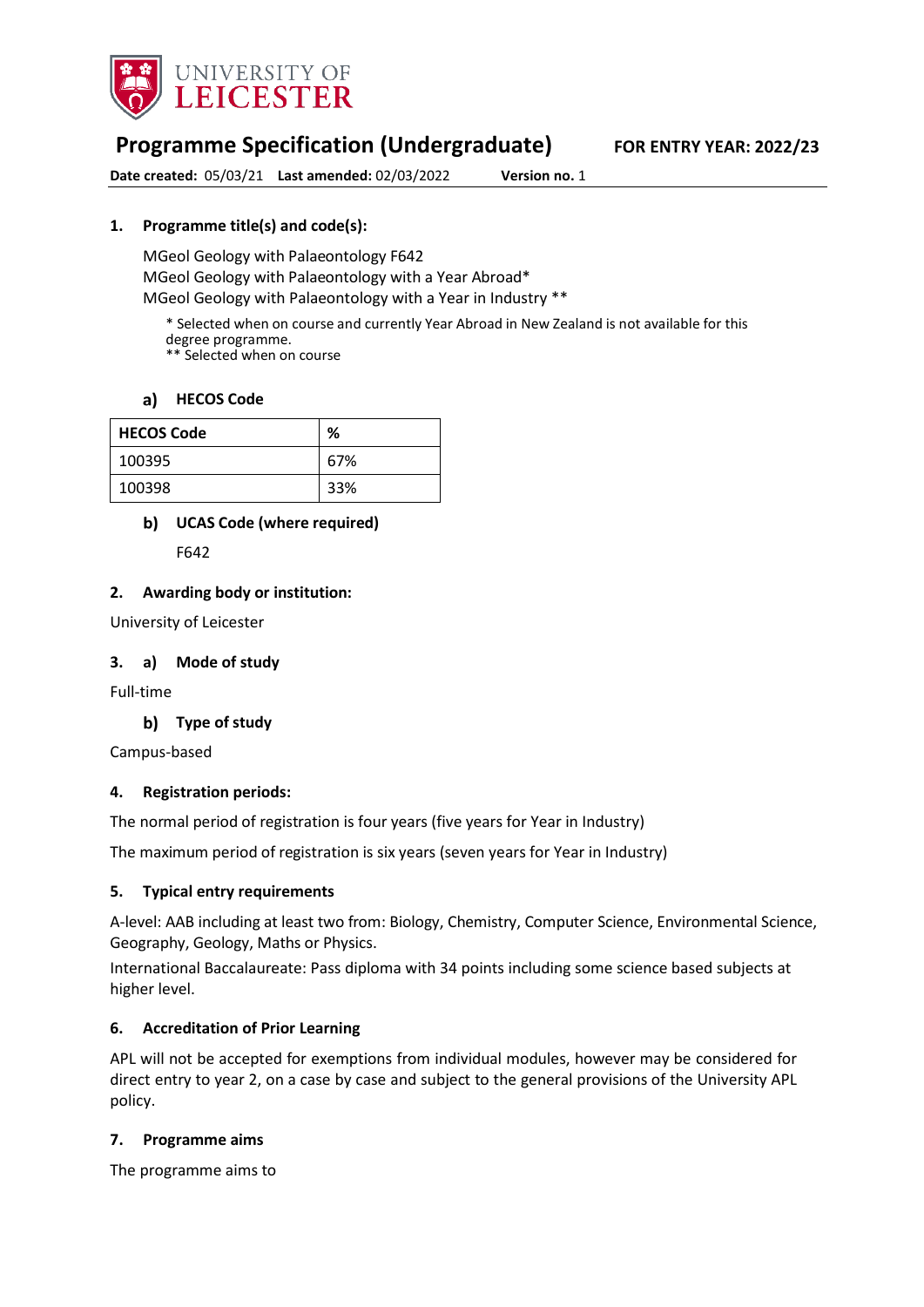- 1) provide students with a breadth of knowledge of Geology and Palaeobiology, and exposure to areas of research at the cutting edge of the Earth Sciences, particularly in Palaeobiology;
- 2) provide students with a thorough understanding of the practical applications of Geology in the study of the Earth, and environmental and societal issues;
- 3) equip students with transferable and subject-specific skills necessary for a career in the Earth Sciences, other science based industries, education, and for training at management levels in other professions;
- 4) promote the development of ICT and written, oral and presentation skills appropriate for a science graduate at the MGeol level;
- 5) stimulate students to develop a wide range of independent and team skills;
- 6) ensure that students benefit from an extensive programme of work in the field, developing fundamental geological knowledge through observation and critical analysis as well as developing personal and character skills;
- 7) provide students, via the curriculum and research expertise of staff, with a first training in research and research techniques appropriate for further postgraduate study or a research position in industry;
- 8) provide students with the environment in which to develop their interests in Geology and Palaeobiology;
- 9) enthuse and motivate all students to achieve their full potential in their degree course;
- 10) provide breadth and depth, via advanced M-level modules, in the subject area of palaeobiology.
- 11) provide students with a training in, and appreciation of, research methods in palaeobiology.

## Additional aims and objectives for Year Abroad degree

The Year Abroad will provide students with the opportunity to spend their third year of academic study at the University of Arizona, USA.

For the Year in Industry variant only, these additional programme aims apply:

- Prepare students for career and training opportunities which relates to their degree in both the private and public sectors, and voluntary organisations.
- Construct effective applications for placement opportunities
- Provide students the opportunity to recognise suitable plans for transitioning into the workplace

### **8. Reference points used to inform the programme specification**

QAA Benchmarking Statement for Earth sciences, [environmental](http://www.qaa.ac.uk/en/Publications/Documents/SBS-earth-sciences-14.pdf) sciences and environmental [studies](http://www.qaa.ac.uk/en/Publications/Documents/SBS-earth-sciences-14.pdf) [\(2014\)](http://www.qaa.ac.uk/en/Publications/Documents/SBS-earth-sciences-14.pdf)

### **Degree programmes broadly concerned with earth sciences**

2.4 It is anticipated that all graduates have appropriate knowledge of the main aspects of the Earth sciences, as listed:

- A holistic view of the present and past interactions between components of the Earth system, including the effects of extra-terrestrial influences on these interactions.
- The cycling of matter and the flows of energy into, between and within the solid Earth, the Earth's surface, the hydrosphere, the atmosphere and the biosphere.
- The study of the biological, chemical and physical processes that underpin our understanding of the structure, materials and processes relevant to the Earth and planetary bodies.
- The central paradigms in the Earth sciences: uniformitarianism (the present is the key to the past); the extent of geological time; evolution (the history of life on Earth); and plate tectonics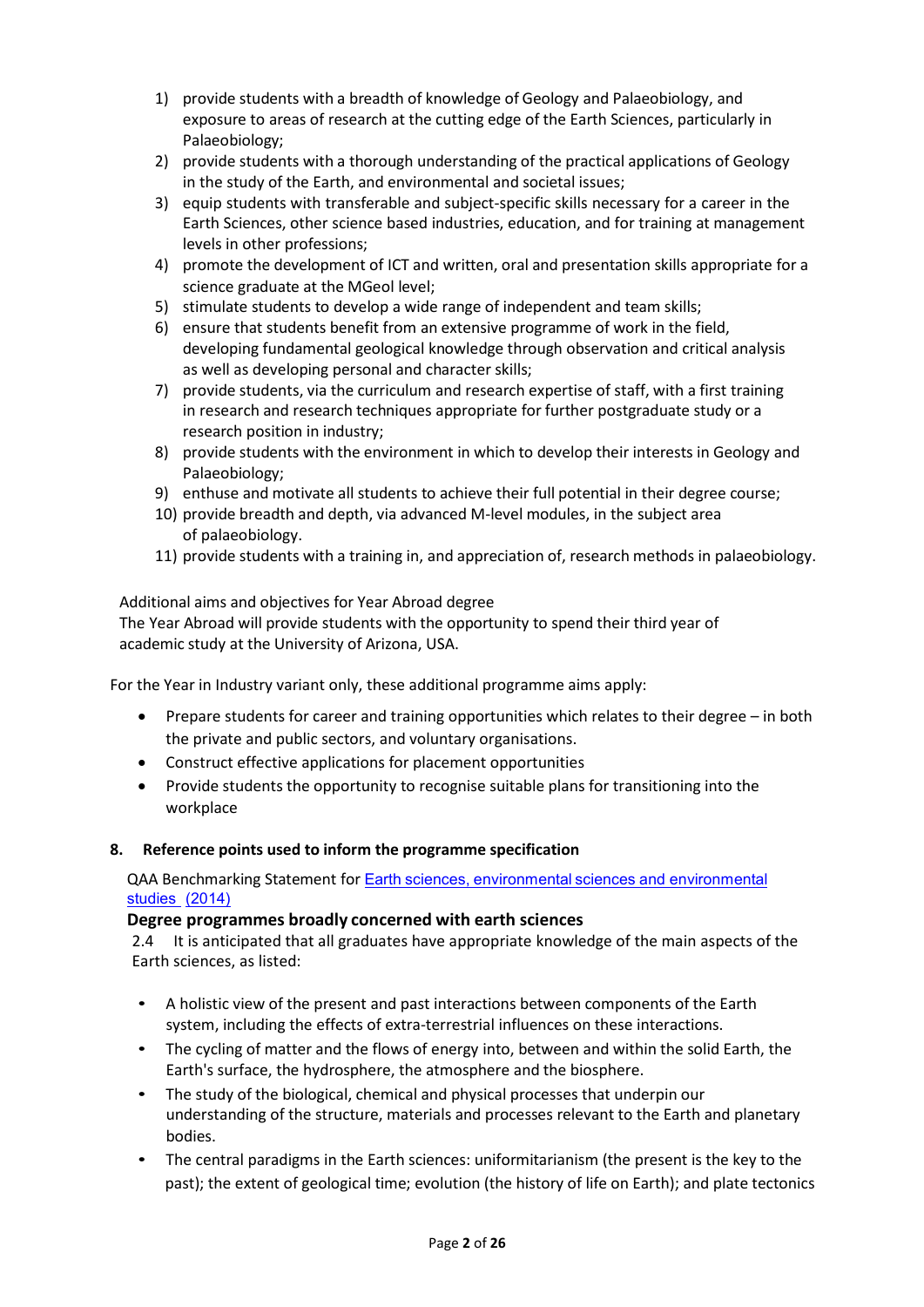- Geological time, including the principles of stratigraphy, the stratigraphic column, the methods of geochronology, the rates of Earth processes, major events in Earth history, the evolution of life as revealed by the fossil record, the quaternary and anthropocene.
- Collection and analysis of Earth science data in the field, and the appropriate presentation, manipulation and extrapolation of these sometimes incomplete data in both two and three- dimensions, including the generation of geological maps and cross sections.
- The study of structures, materials and processes that includes an appreciation of temporal and spatial variations at appropriate scales.
- The study of the structure, the composition and the materials of the solid Earth (core, mantle, crust, asthenosphere, lithosphere and so on), the hydrosphere, the atmosphere, the cryosphere and the biosphere, and the processes operating within and between them.
- An understanding of other planetary bodies.
- Earth science terminology, nomenclature and classification of rocks, minerals, fossils, and geological structures.
- The identification of rocks, minerals, fossils, and geological structures.
- Surveying and measurement both in the field and laboratory, and using quantitative and instrumental techniques.
- An awareness that the understanding and knowledge gained from the subject and its application has to be considered within a wider socio-economic and environmental context.
- 2.5 Typical programme elements might include: engineering geology; geochemistry; geological mapping; geomorphology; geophysics; geographic information systems and remote sensing applications; hydrogeology; igneous and metamorphic petrology, local and global tectonics; mineralogy; mineral deposits; natural hazards;; palaeobiology; palaeoclimatology; palaeontology; petroleum geology; petrology; sedimentology; stratigraphy; and structural geology.
- 2.6 Applications of the subject areas might include the exploration, development and remediation/storage of Earth resources (e.g. hydrocarbons, minerals, water, carbon dioxide sequestration, aggregates & radioactive waste), using past climates to understand climate change and the impact on the environment and society, civil engineering projects (e.g. land restoration, site investigations and waste disposal and understanding geohazards (e.g. flooding, earthquakes, volcanic eruptions and landslides.
	- QAA Benchmarking Statement
	- Framework for Higher Education Qualifications (FHEQ)
	- UK Quality Code for Higher Education
	- University Learnin[g Strategy](https://www2.le.ac.uk/offices/sas2/quality/learnteach)
	- [University Assessment Strategy](https://www2.le.ac.uk/offices/sas2/quality/learnteach)
	- University of Leicester Periodic Developmental Review Report
	- External Examiners' reports (annual)
	- United Nations Education for Sustainable Development Goals
	- Student Destinations Data

#### **9. Programme Outcomes**

Unless otherwise stated, programme outcomes apply to all awards specified in 1. Programme title(s).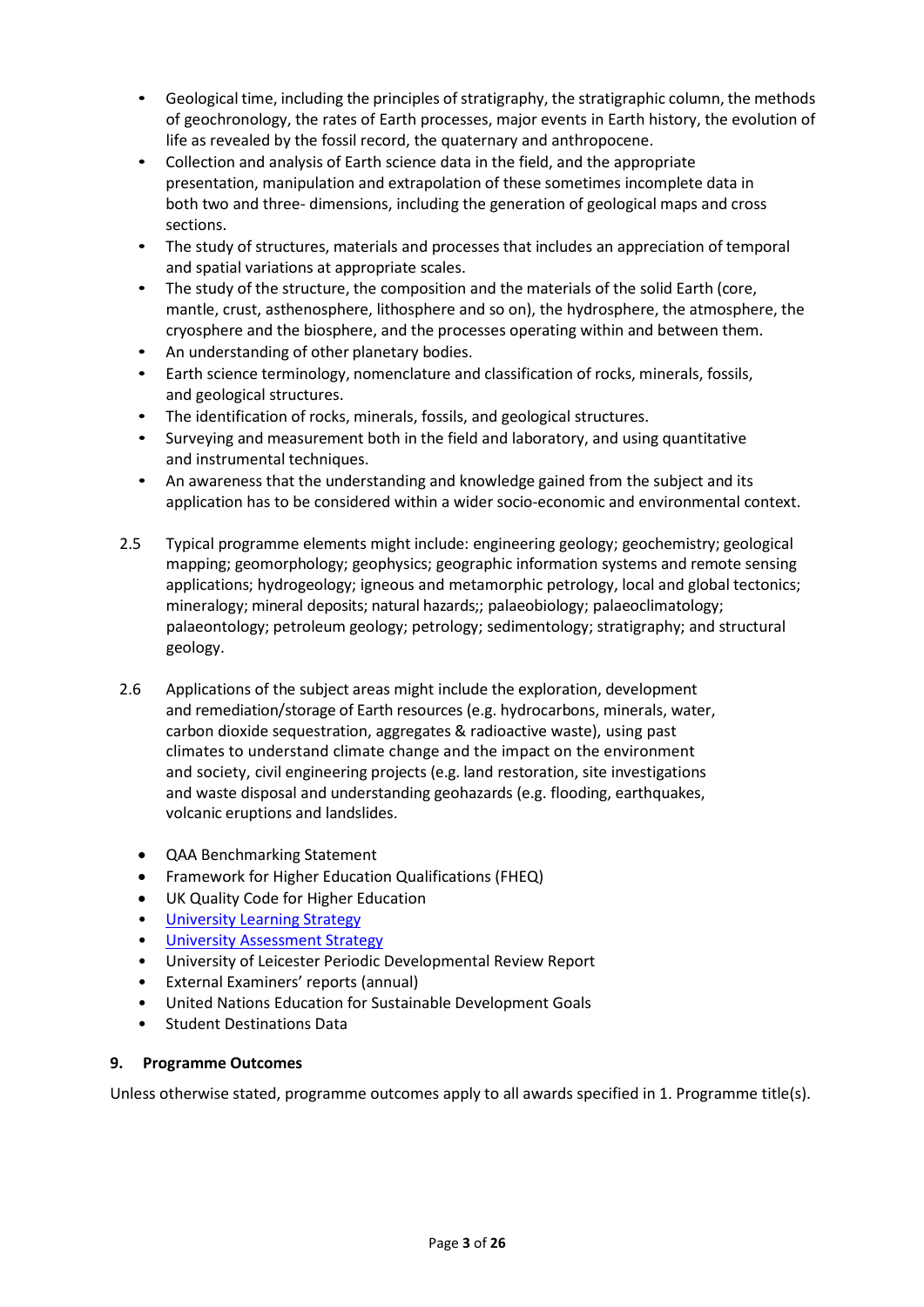# **Discipline specific knowledge and competencies**

| Mastery of an appropriate body of knowledge | i) |  |  |  |  |
|---------------------------------------------|----|--|--|--|--|
|---------------------------------------------|----|--|--|--|--|

| <b>Intended Learning</b><br><b>Outcomes</b>                                                                                                                                                                                                                                                                                          | <b>Teaching and Learning Methods</b>                                                                                                                                                 | <b>How Demonstrated?</b>                                                                                                                                                                                                                                                       |
|--------------------------------------------------------------------------------------------------------------------------------------------------------------------------------------------------------------------------------------------------------------------------------------------------------------------------------------|--------------------------------------------------------------------------------------------------------------------------------------------------------------------------------------|--------------------------------------------------------------------------------------------------------------------------------------------------------------------------------------------------------------------------------------------------------------------------------|
| Discuss and explain the<br>general principles and<br>techniques of Geology,<br>including the structure,<br>composition and evolution of<br>the Earth and its<br>interrelationships with the<br>hydrosphere, cryosphere,<br>biosphere, and atmosphere<br>and the perturbations of<br>these systems by<br>extraterrestrial influences. | Lectures; Tutorials; Practical<br>classes; Seminars; Field Courses;<br>Demonstrations; Example sheets;<br>Resource-based learning;<br>Directed reading; Problem-<br>solving classes. | Written and practical<br>examinations, including short-<br>answer and essay examinations;<br>Problem-based examinations;<br>Coursework; Module tests;<br>Essays; Assessment of field<br>reports and maps; Poster<br>presentations; Field notebooks;<br>Problem-based exercises |
| Demonstrate knowledge of<br>the principles and<br>techniques of palaeobiology<br>and of its relationship to<br>Geology.                                                                                                                                                                                                              | Lectures; Tutorials; Practical<br>classes; Seminars; Field Courses;<br>Demonstrations; Example sheets;<br>Resource-based learning;<br>Directed reading; Problem-<br>solving classes. | Written and practical<br>examinations, including short-<br>answer and essay examinations;<br>Problem-based examinations;<br>Coursework; Module tests;<br>Essays; Assessment of field<br>reports and maps; Poster<br>presentations; Field notebooks;<br>Problem-based exercises |

# ii) Understanding and application of key concepts and techniques

| <b>Intended Learning</b><br><b>Outcomes</b>                                                                                                                                                                                | <b>Teaching and Learning Methods</b>                                                                                                                                                 | <b>How Demonstrated?</b>                                                                                                                     |
|----------------------------------------------------------------------------------------------------------------------------------------------------------------------------------------------------------------------------|--------------------------------------------------------------------------------------------------------------------------------------------------------------------------------------|----------------------------------------------------------------------------------------------------------------------------------------------|
| Describe, identify and<br>interpret a range of<br>geological materials,<br>including fossils, in the<br>laboratory and field; select<br>appropriate techniques to<br>enable this; and explain<br>geological relationships. | Lectures; Tutorials; Practical<br>classes; Field Courses;<br>Demonstrations; Example sheets;<br>Resource-based learning;<br>Directed reading.                                        | Written and practical<br>examinations, including short-<br>answer and essay examinations;<br>Problem-based examinations;<br>Field notebooks. |
| Examine, record and<br>interpret the geology (senso<br>lato) of a region via a range<br>of field-based techniques.                                                                                                         | Lectures; Tutorials; Practical<br>classes; Field Courses;<br>Demonstrations; Independent<br>field work.                                                                              | Practical examination; Report and<br>field notebook and map<br>assessment                                                                    |
| Explain geological time, rates<br>and fluxes, and the<br>techniques required to<br>determine them.                                                                                                                         | Lectures, Tutorials, Practical<br>classes; Seminars; Field Courses;<br>Demonstrations; Example sheets;<br>Resource-based learning;<br>Directed reading; Problem-<br>solving classes. | Written and practical<br>examinations, including short-<br>answer and essay examinations;<br>Problem-based examinations.                     |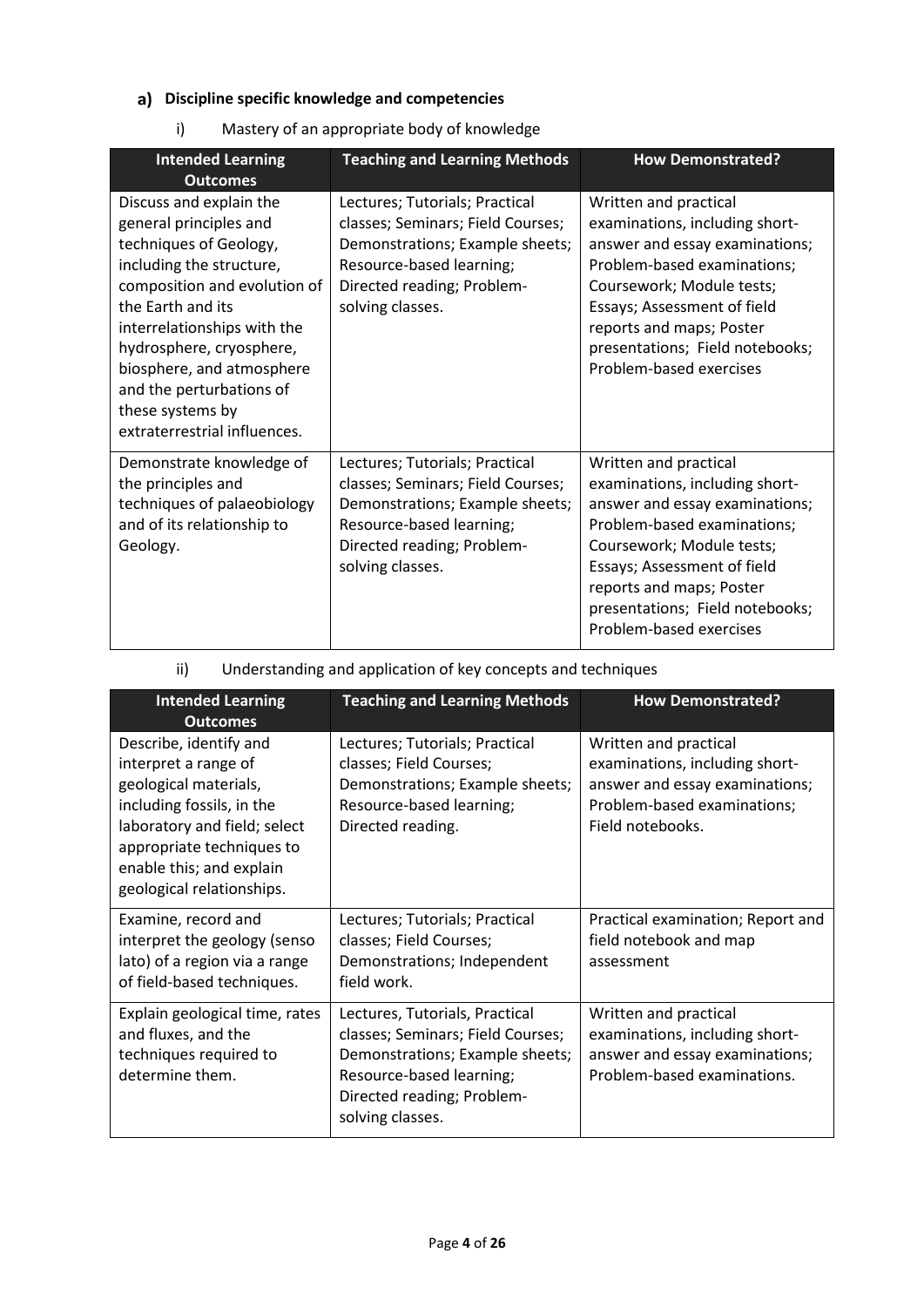| <b>Intended Learning</b><br><b>Outcomes</b>                                                                                                                                             | <b>Teaching and Learning Methods</b>                                               | <b>How Demonstrated?</b>                                                                                                                     |
|-----------------------------------------------------------------------------------------------------------------------------------------------------------------------------------------|------------------------------------------------------------------------------------|----------------------------------------------------------------------------------------------------------------------------------------------|
| Select geological knowledge<br>and data for modeling<br>purposes (for example, for<br>evaluation of scientific<br>hypotheses, for hazard<br>mitigation, or for resource<br>estimation). | Lectures; Tutorials; Practical<br>classes; Field Courses;<br>Demonstrations.       | Written and practical<br>examinations, including short-<br>answer and essay examinations;<br>Problem-based examinations;<br>field notebooks. |
| Describe the importance of<br>geological materials<br>resources, their exploitation<br>and associated<br>environmental impact.                                                          | Lectures, practical classes,<br>tutorials, field courses                           | Exam and group work.                                                                                                                         |
| Demonstrate and apply<br>knowledge of safety<br>procedures in the field.                                                                                                                | Field-based practical classes and<br>demonstrations                                | Demonstration and role play.                                                                                                                 |
| Demonstrate and apply<br>knowledge of safety<br>procedures in the laboratory.                                                                                                           | Supervised classes and training<br>with appropriate staff and<br>supervisors.      | MGeol research project diary and<br>report.                                                                                                  |
| Demonstrate a knowledge of<br>a number of research<br>techniques and procedures.                                                                                                        | Supervised laboratory classes,<br>discussion sessions with project<br>supervisors. | MGeol Research project poster,<br>report, project diary, associated<br>oral presentation                                                     |

iii) Critical analysis of key issues

| <b>Intended Learning</b><br><b>Outcomes</b>                                                                                                                                                                                                        | <b>Teaching and Learning Methods</b>                                                                                                          | <b>How Demonstrated?</b>                                                                                                                                                                                                                      |
|----------------------------------------------------------------------------------------------------------------------------------------------------------------------------------------------------------------------------------------------------|-----------------------------------------------------------------------------------------------------------------------------------------------|-----------------------------------------------------------------------------------------------------------------------------------------------------------------------------------------------------------------------------------------------|
| Identify theories paradigms,<br>concepts and principles;<br>apply scientific principles to<br>evaluate current geological<br>and palaeobiological<br>paradigms; and evaluate<br>environmental and societal<br>aspects of the Earth's<br>resources. | Lectures; Tutorials; Practical<br>classes; Field Courses;<br>Demonstrations; Example sheets;<br>Resource-based learning;<br>Directed reading. | Written and practical<br>examinations, including short-<br>answer and essay examinations;<br>MGeol research project report<br>and project diary; Problem-based<br>examinations; Coursework;<br>Module tests; Essays; Tutorial<br>discussions. |

iv) Clear and concise presentation of material

| <b>Intended Learning</b>                                                                                                                                          | <b>Teaching and Learning Methods</b>                   | <b>How Demonstrated?</b>                                                                                                                                                                                         |
|-------------------------------------------------------------------------------------------------------------------------------------------------------------------|--------------------------------------------------------|------------------------------------------------------------------------------------------------------------------------------------------------------------------------------------------------------------------|
| <b>Outcomes</b>                                                                                                                                                   |                                                        |                                                                                                                                                                                                                  |
| Synthesise and interpret<br>results, in order to<br>effectively communicate (via<br>written, oral, graphical<br>means) data and ideas to a<br>range of audiences. | Tutorials; Group seminars;<br><b>Practical classes</b> | Essays, essay-based<br>examinations; independent<br>projects; MGeol research project<br>report, poster and project diary;<br>contributions to tutorial<br>discussions; poster displays;<br>reports; group talks. |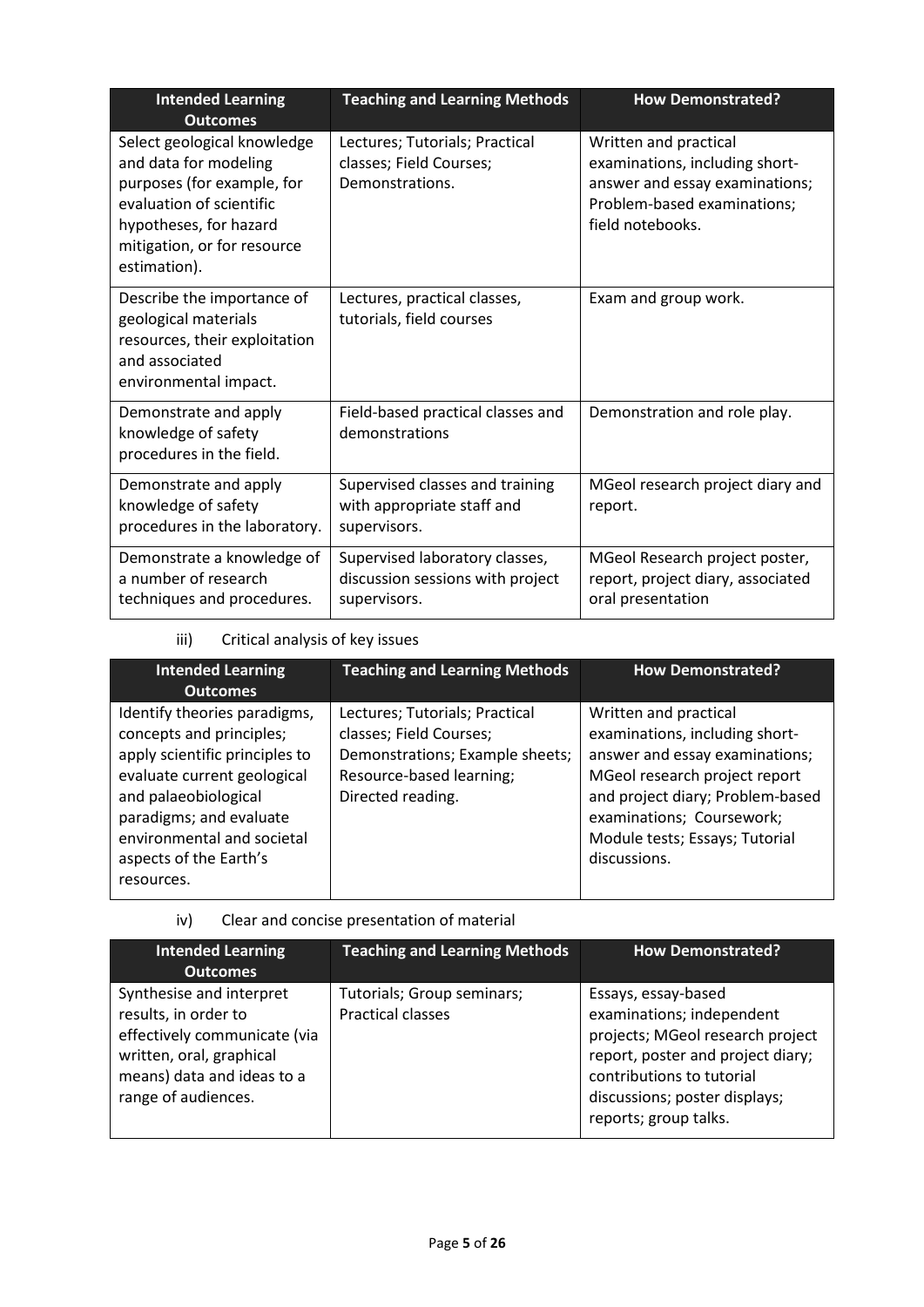v) Critical appraisal of evidence with appropriate insight

| <b>Intended Learning</b><br><b>Outcomes</b>                                                                                           | <b>Teaching and Learning Methods</b>                                                                                                 | <b>How Demonstrated?</b>                                                                                                     |
|---------------------------------------------------------------------------------------------------------------------------------------|--------------------------------------------------------------------------------------------------------------------------------------|------------------------------------------------------------------------------------------------------------------------------|
| Debate geological ideas.<br>Construct and test scientific<br>hypotheses and analyse<br>using geological and<br>palaeobiological data. | Lectures; Tutorials; Practical<br>classes; Seminars; Field Courses;<br>Demonstrations; Directed<br>reading; Problem-solving classes. | Essays; essay- and practical<br>examinations; reports;<br>presentations; MGeol research<br>project report and project diary. |

vi) Other discipline specific competencies

| <b>Intended Learning</b><br><b>Outcomes</b>                                                                     | <b>Teaching and Learning Methods</b>                    | <b>How Demonstrated?</b>                                                    |
|-----------------------------------------------------------------------------------------------------------------|---------------------------------------------------------|-----------------------------------------------------------------------------|
| Conduct a range of field-<br>based studies (e.g. geological<br>mapping and recording of<br>field observations). | Field courses, practical classes<br>and demonstrations. | Report, field notebook, and<br>geological map. Practical<br>examinations.   |
| Develop responsibility for<br>the immediate working<br>environment.                                             | Field-based classes and projects.                       | Staff-monitoring of hazard<br>assessment forms. Assessment of<br>fieldwork. |
| Describe risks for hazard<br>assessment for field-based<br>work. Identify safe practice.                        | Field-based classes and projects.                       | Staff-monitoring of hazard<br>assessment forms. Assessment of<br>fieldwork. |
| Explain the geological<br>structure and history of an<br>area.                                                  | Field classes, lectures, practical<br>classes.          | Independent field project report.                                           |

# **Transferable skills**

# i) Oral communication

| <b>Intended Learning</b><br><b>Outcomes</b>                                                                                       | <b>Teaching and Learning Methods</b>                                           | <b>How Demonstrated?</b>                                                                                                 |
|-----------------------------------------------------------------------------------------------------------------------------------|--------------------------------------------------------------------------------|--------------------------------------------------------------------------------------------------------------------------|
| Present geological data and<br>theories using appropriate<br>methods.                                                             | <b>Tutorials; Group</b><br>seminars/discussions; field-based<br>presentations. | Oral presentations in tutorials<br>and classes; MGeol research<br>project oral presentation; MGeol<br>poster discussions |
| Discuss and review<br>geological topics in tutorial<br>and other group discussions,<br>and respond effectively to<br>questioning. | <b>Tutorials; Group</b><br>seminars/discussions; field-based<br>presentations. | Oral presentations in tutorials<br>and classes                                                                           |
| Effectively lead and direct<br>discussion of controversial<br>subject-specific topics.                                            | Discussion groups within module.                                               | Oral presentation in classes and<br>assessment of debating skills and<br>contributions.                                  |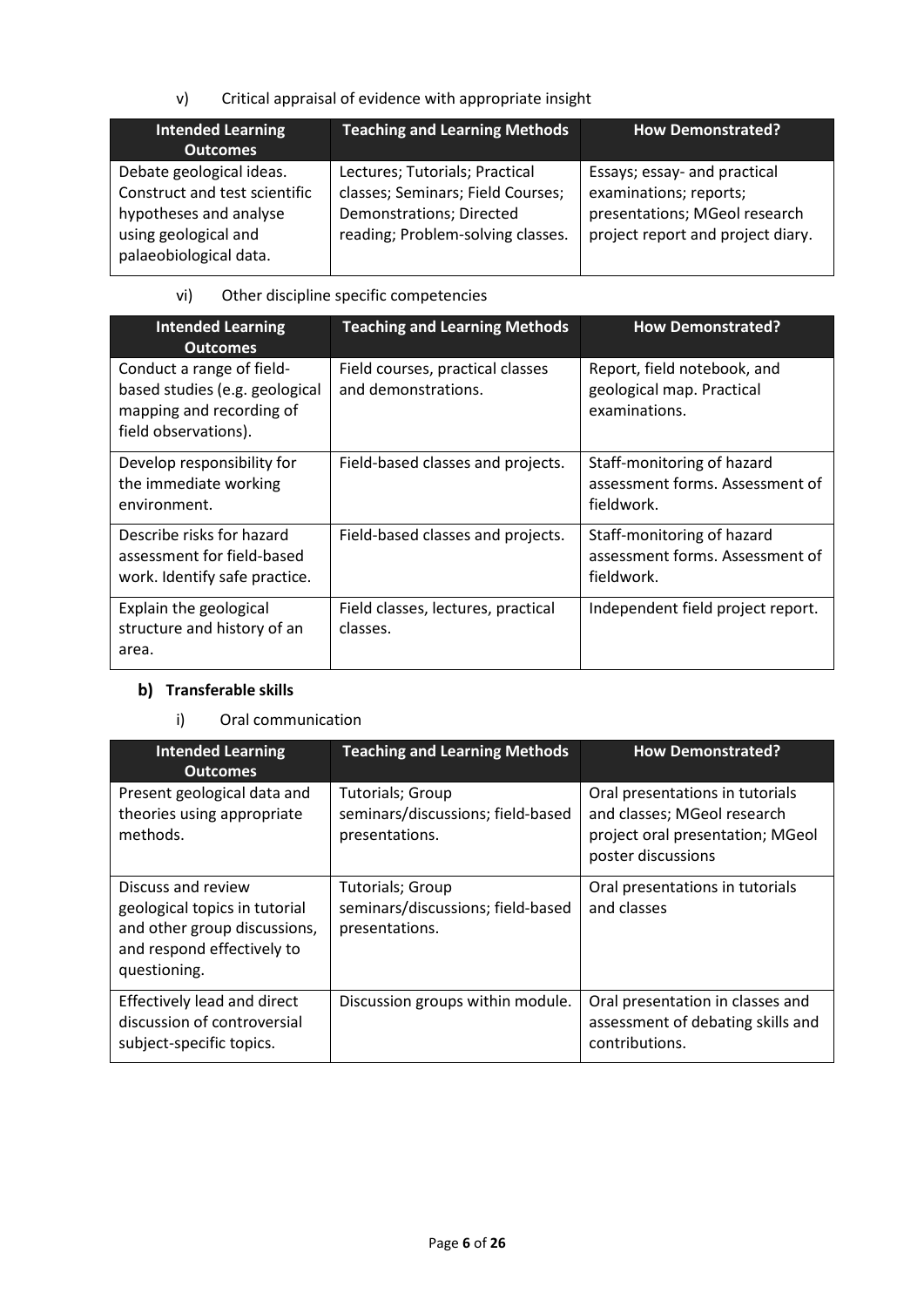### ii) Written communication

| <b>Intended Learning</b><br><b>Outcomes</b>                                                                                                | <b>Teaching and Learning Methods</b>                                         | <b>How Demonstrated?</b>                                             |
|--------------------------------------------------------------------------------------------------------------------------------------------|------------------------------------------------------------------------------|----------------------------------------------------------------------|
| Communicate effectively and<br>appropriately in a variety of<br>written formats including<br>essays, reports, projects, CVs<br>and posters | Tutorials, demonstrations and<br>guidance notes                              | Assessed essays, reports, poster<br>displays, and examinations       |
| Draw and describe geological<br>features, specimens and thin<br>sections.                                                                  | Practical classes, demonstrations,<br>fieldwork, independent project<br>work | Field notebooks; assessed<br>practical folders; assessed<br>reports. |

# iii) Information technology

| <b>Intended Learning</b><br><b>Outcomes</b>                                                                                         | <b>Teaching and Learning Methods</b>                                                                            | <b>How Demonstrated?</b>                                                                                                                                    |
|-------------------------------------------------------------------------------------------------------------------------------------|-----------------------------------------------------------------------------------------------------------------|-------------------------------------------------------------------------------------------------------------------------------------------------------------|
| Use spreadsheets or other<br>software to enter,<br>manipulate and display<br>numerical data.                                        | Subject-embedded exercises.<br>Tutorials.                                                                       | Assessed report; practical<br>assignments.                                                                                                                  |
| Use appropriate software<br>packages to prepare written<br>reports, essays, posters and<br>presentations (e.g. Word,<br>PowerPoint) | Report-writing for tutorials;<br>subject-embedded exercises;<br>presentation to tutorial groups<br>and classes. | Assessed report; tutorial and<br>practical assignments;<br>independent work assignments;<br>MGeol Research project report,<br>poster and oral presentation. |
| Critically review information<br>from electronic sources.                                                                           | Tutorial and class supported<br>information retrieval for projects,<br>essays and reports.                      | Assessed report; tutorial;<br>practical assignments and<br>independent work assignments<br>(including MGeol research project<br>report).                    |

# iv) Numeracy

| <b>Intended Learning</b><br><b>Outcomes</b>                                                                               | <b>Teaching and Learning Methods</b>                                       | <b>How Demonstrated?</b>                                                                                                                                                                                                      |
|---------------------------------------------------------------------------------------------------------------------------|----------------------------------------------------------------------------|-------------------------------------------------------------------------------------------------------------------------------------------------------------------------------------------------------------------------------|
| Select appropriate<br>numerical, statistical and<br>graphical methods to explain<br>and interpret geological<br>concepts. | Introduced in the first year<br>within practical classes and<br>tutorials. | Mid-semester progress tests and<br>as components within subject<br>specific modules throughout the<br>three years of study; feedback on<br>practical class assignments.<br>MGeol research project report<br>and project diary |

# v) Team working

| <b>Intended Learning</b><br><b>Outcomes</b>                                                         | <b>Teaching and Learning Methods</b>                                                      | <b>How Demonstrated?</b>                                                       |
|-----------------------------------------------------------------------------------------------------|-------------------------------------------------------------------------------------------|--------------------------------------------------------------------------------|
| Organize and work<br>effectively within a team,<br>and evaluate performance of<br>self and of team. | Tutorials, seminars, practical<br>classes, project work, and field-<br>based discussions. | Tutorial-based assessments;<br>assessed practical work, and<br>team fieldwork. |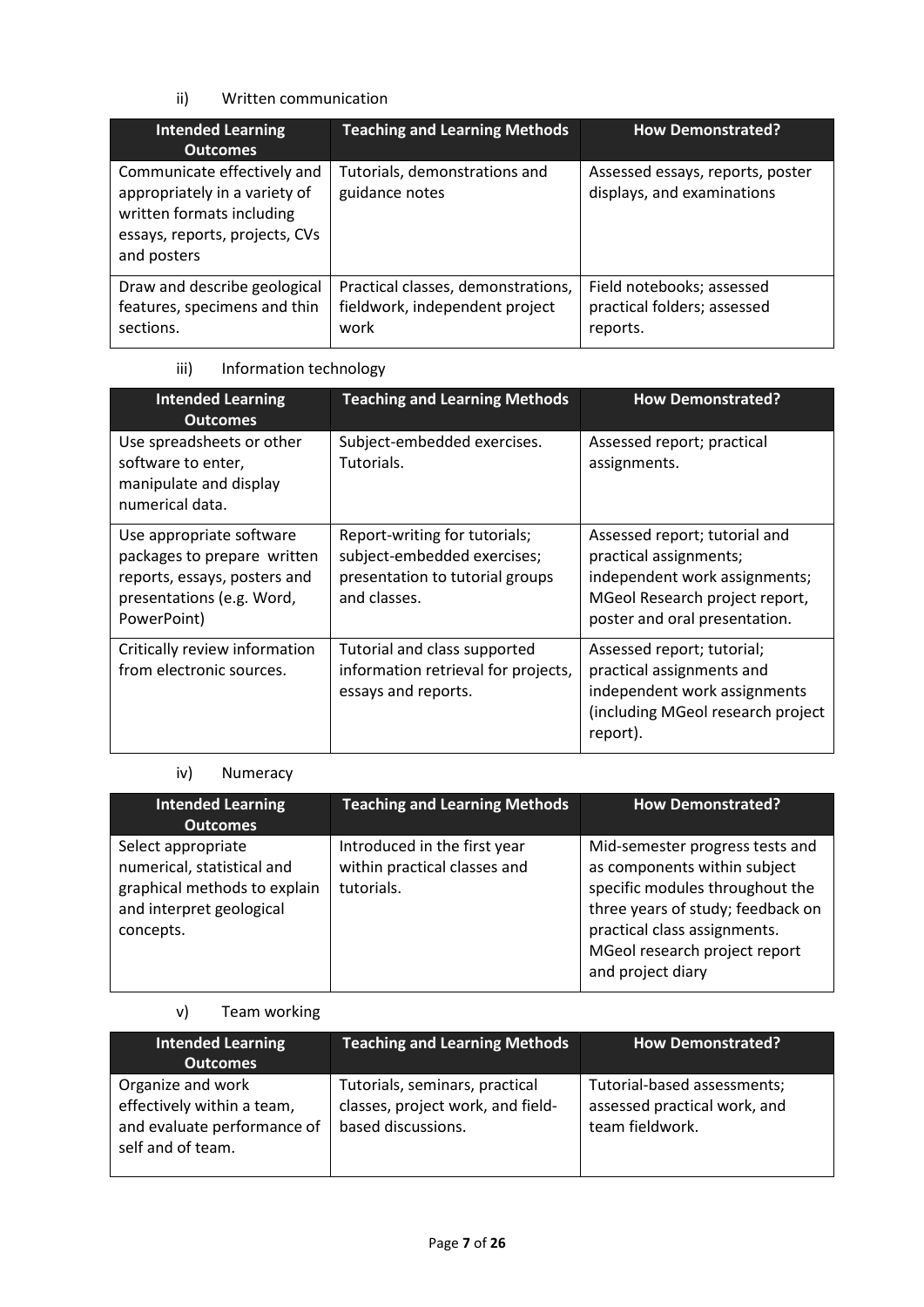| <b>Intended Learning</b><br><b>Outcomes</b> | <b>Teaching and Learning Methods</b> | <b>How Demonstrated?</b>     |
|---------------------------------------------|--------------------------------------|------------------------------|
| Identify self and team goals                | Tutorials, seminars, practical       | Tutorial-based assessments;  |
| and responsibilities for team               | classes, project work, and field-    | assessed practical work, and |
| working.                                    | based discussions.                   | team fieldwork.              |

# vi) Problem solving

| <b>Intended Learning</b><br><b>Outcomes</b>                        | <b>Teaching and Learning Methods</b>                                          | <b>How Demonstrated?</b>                                                                               |  |
|--------------------------------------------------------------------|-------------------------------------------------------------------------------|--------------------------------------------------------------------------------------------------------|--|
| Solve numerical, spatial,<br>temporal and geometrical<br>problems. | Lectures, tutorials, practical and<br>field classes, group work,<br>projects. | Assessment of field notebooks,<br>practical class work, project work<br>and reports.                   |  |
| Solve problems with<br>incomplete or contradictory<br>information. | Field and practical classes,<br>independent research<br>supervisory sessions. | Dissertation; independent field<br>project and poster; MGeol<br>research project report and<br>poster. |  |

vii) Information handling

| <b>Intended Learning</b><br><b>Outcomes</b>                                                             | <b>Teaching and Learning Methods</b>                                                                                           | <b>How Demonstrated?</b>               |
|---------------------------------------------------------------------------------------------------------|--------------------------------------------------------------------------------------------------------------------------------|----------------------------------------|
| Effectively search for, gather<br>and utilise information<br>relevant to geological<br>problem solving. | Lectures, tutorials, practicals,<br>study skills within tutorials, field<br>and lab-based projects. MGeol<br>research project. | Tutorial assignments, project<br>work. |

viii) Skills for lifelong learning

| <b>Intended Learning</b><br><b>Outcomes</b>                             | <b>Teaching and Learning Methods</b>                                                                         | <b>How Demonstrated?</b>                                                                                                       |  |
|-------------------------------------------------------------------------|--------------------------------------------------------------------------------------------------------------|--------------------------------------------------------------------------------------------------------------------------------|--|
| Demonstrate intellectual<br>independence via<br>independent research.   | Independent project work,<br>including field-based project<br>work; MGeol research project;<br>dissertation. | Assessed independent work.<br>Coursework within modules;<br>MGeol project report, poster, oral<br>presentations, dissertation. |  |
| Develop and implement a<br>personal plan of work to<br>meet a deadline. | All of the above, and particularly<br>independent project work.                                              | Assessed independent work<br>including MGeol research project;<br>field project, coursework within<br>modules.                 |  |
| Identify targets for personal,<br>career and academic<br>development.   | All of the above, and particularly<br>independent project work and in<br>tutorials.                          | Assessed independent work.<br>Successful placement for Year in<br>Industry students                                            |  |
| Plan and execute an<br>independent research<br>project.                 | Project planning classes,<br>supervisory sessions,<br>independent research project.                          | Assessed MGeol research project.                                                                                               |  |

# **For Year in Industry students (only)**

|                               | Intended Learning Outcomes Teaching and Learning Methods | <b>How Demonstrated</b> |
|-------------------------------|----------------------------------------------------------|-------------------------|
| Placement Preparation 1 and 2 |                                                          |                         |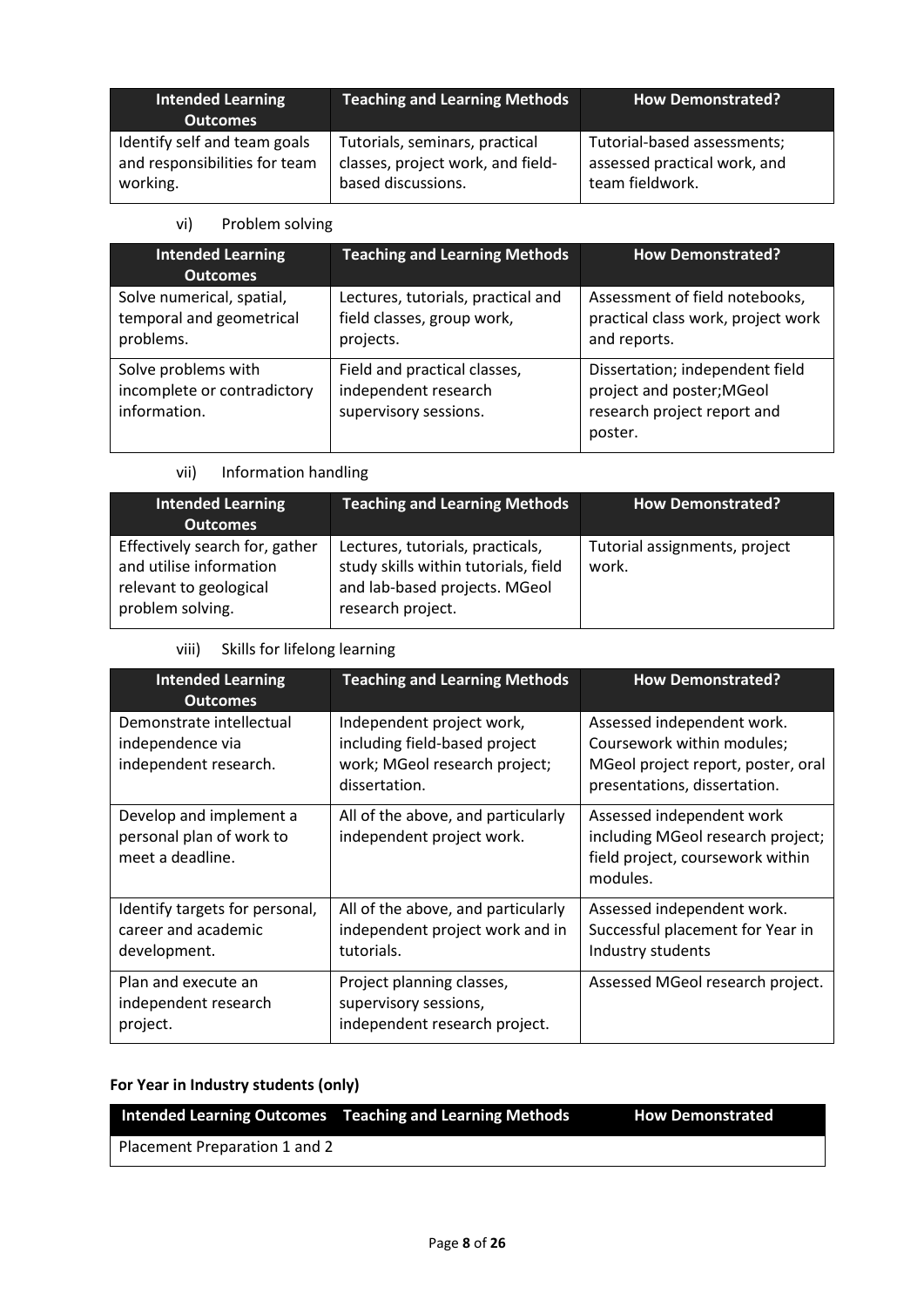| 1. Select appropriate<br>resources for<br>researching/securing<br>placement opportunities                                                                                                             | Students are provided with<br>dedicated and timetabled<br>sessions to prepare to search and<br>secure a year in industry.   | Formative module feedback<br>through session tasks and<br>exercises                                                                                                           |
|-------------------------------------------------------------------------------------------------------------------------------------------------------------------------------------------------------|-----------------------------------------------------------------------------------------------------------------------------|-------------------------------------------------------------------------------------------------------------------------------------------------------------------------------|
|                                                                                                                                                                                                       | Problem solving classes,<br>Masterclasses, Career<br>development programmes,<br>Independent research.                       |                                                                                                                                                                               |
| 2. Explain the process for<br>applying for and securing<br>a relevant placement                                                                                                                       | Students are provided with<br>dedicated and timetabled<br>sessions to prepare to search and<br>secure a year in industry.   | Formative module feedback<br>through session tasks and<br>exercises                                                                                                           |
|                                                                                                                                                                                                       | Problem solving classes,<br>Masterclasses, Career<br>development programmes,<br>Independent research.                       |                                                                                                                                                                               |
| 3. Construct effective<br>applications for<br>placement opportunities                                                                                                                                 | Students are provided with<br>dedicated and timetabled<br>sessions to prepare to search and<br>secure a year in industry.   | Formative module feedback<br>through session tasks and<br>exercises                                                                                                           |
|                                                                                                                                                                                                       | Problem solving classes,<br>Masterclasses, Career<br>development programmes,<br>Independent research.                       |                                                                                                                                                                               |
| 4. Recognise suitable plans<br>for transitioning into a<br>placement                                                                                                                                  | Students are provided with<br>dedicated and timetabled<br>sessions to prepare to search and<br>secure a year in industry.   | Formative module feedback<br>through session tasks and<br>exercises                                                                                                           |
|                                                                                                                                                                                                       | Problem solving classes,<br>Masterclasses, Career<br>development programmes,<br>Independent research.                       |                                                                                                                                                                               |
| On Placement                                                                                                                                                                                          |                                                                                                                             |                                                                                                                                                                               |
| 1. Apply the theoretical and<br>practical aspects of the<br>material studied at the<br>University and<br>demonstrate the<br>personal and professional<br>skills necessary for your<br>role within the | Students undertake a minimum<br>of 9 months experience in the<br>workplace.<br>Project supervision, independent<br>research | <b>Completion of Monthly</b><br>Reflective Journals to record<br>skills development, major<br>achievements, key areas of<br>work, learning points and<br>challenges overcome. |
| organisation.                                                                                                                                                                                         |                                                                                                                             | Assessed by a Placement<br>Portfolio, comprising of a<br>Reflective Summary,                                                                                                  |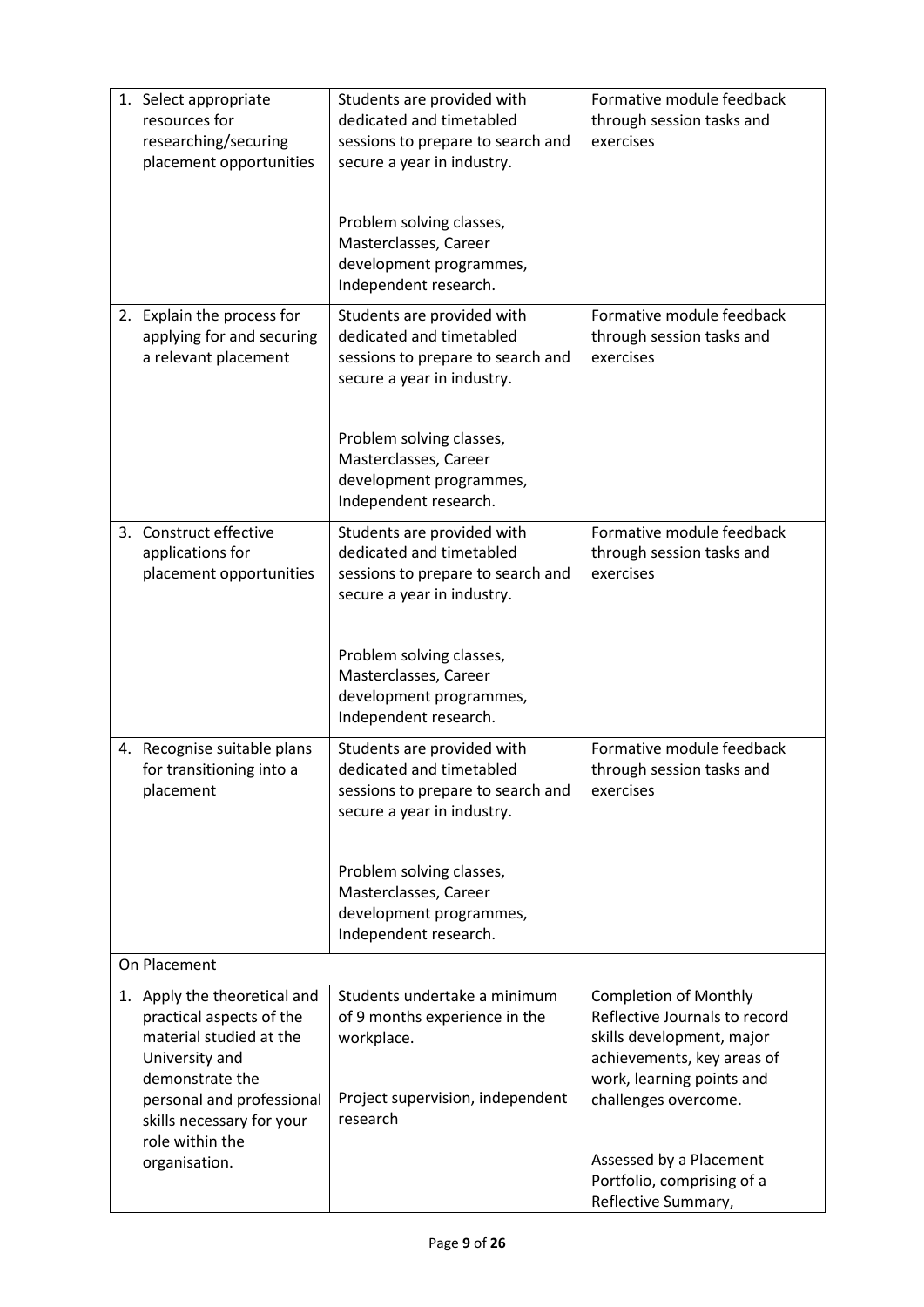|                                                                                                                                                            |                                                                                                                             | Professional Development Plan,<br>and Updated CV (excluded from<br>word count) to formally assess<br>on a pass or fail basis.<br>Formative feedback during a<br>Placement Visit (in person or via<br>Skype) from Placement Provider<br>and Placement Tutor regarding<br>reflection on skills<br>development, areas of strength<br>and weakness and contribution<br>to the workplace.                                                                                                                                                                                                                                                                  |
|------------------------------------------------------------------------------------------------------------------------------------------------------------|-----------------------------------------------------------------------------------------------------------------------------|-------------------------------------------------------------------------------------------------------------------------------------------------------------------------------------------------------------------------------------------------------------------------------------------------------------------------------------------------------------------------------------------------------------------------------------------------------------------------------------------------------------------------------------------------------------------------------------------------------------------------------------------------------|
| 2. Compose a Professional<br>Development Plan<br>considering your<br>strengths, development<br>areas and motivations for<br>your next step                 | Students undertake a minimum<br>of 9 months experience in the<br>workplace.<br>Project supervision, independent<br>research | <b>Completion of Monthly</b><br>Reflective Journals to record<br>skills development, major<br>achievements, key areas of<br>work, learning points and<br>challenges overcome.<br>Assessed by a Placement<br>Portfolio, comprising of a<br>Reflective Summary,<br>Professional Development Plan,<br>and Updated CV (excluded from<br>word count) to formally assess<br>on a pass or fail basis.<br>Formative feedback during a<br>Placement Visit (in person or via<br>Skype) from Placement Provider<br>and Placement Tutor regarding<br>reflection on skills<br>development, areas of strength<br>and weakness and contribution<br>to the workplace. |
| 3. Modify your CV to<br>include the skills and<br>experience you have<br>gained through your<br>significant experience<br>gained in the past 12<br>months. | Students undertake a minimum<br>of 9 months experience in the<br>workplace.<br>Project supervision, independent<br>research | <b>Completion of Monthly</b><br>Reflective Journals to record<br>skills development, major<br>achievements, key areas of<br>work, learning points and<br>challenges overcome.<br>Assessed by a Placement<br>Portfolio, comprising of a<br>Reflective Summary,                                                                                                                                                                                                                                                                                                                                                                                         |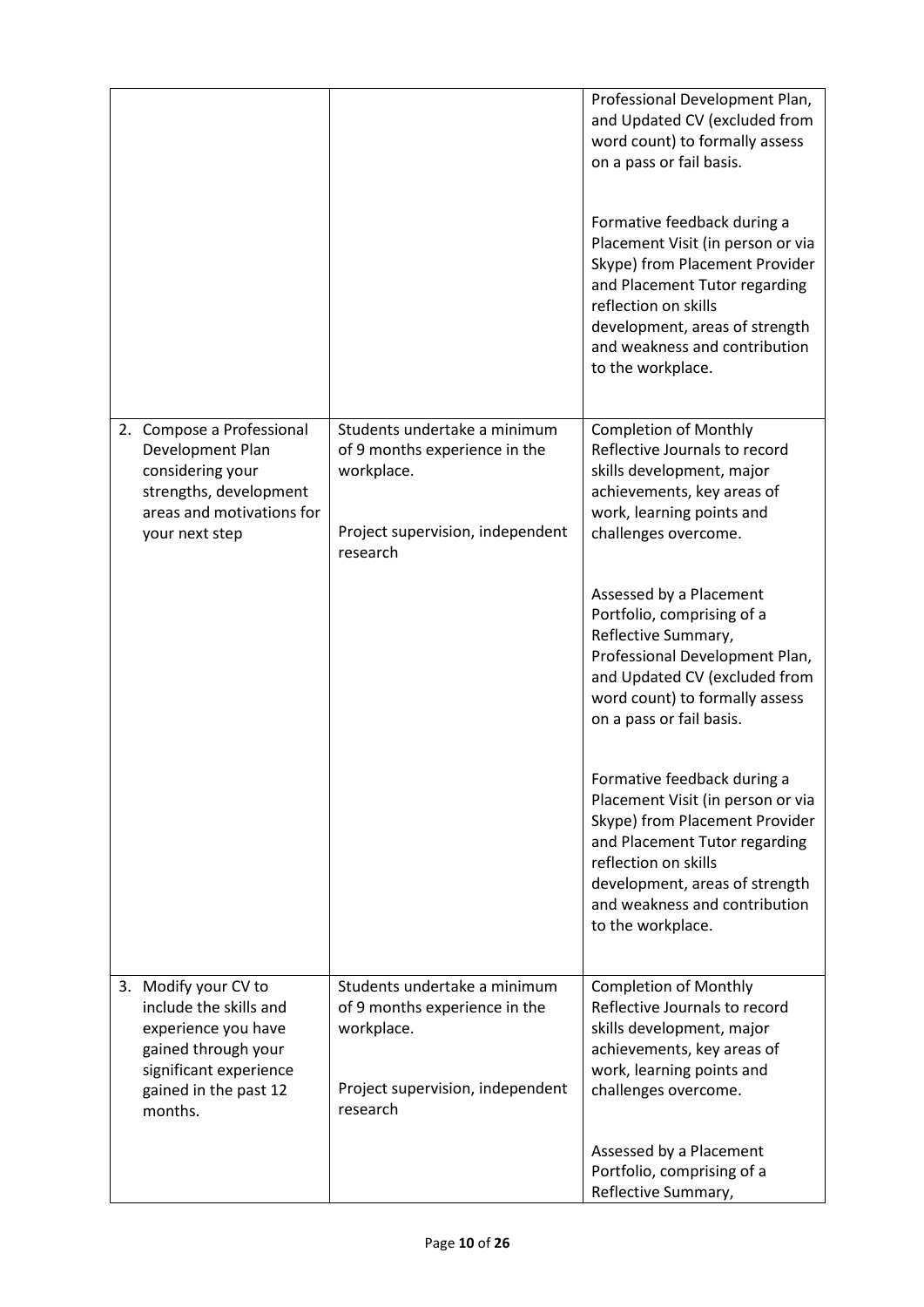| Professional Development Plan,<br>and Updated CV (excluded from<br>word count) to formally assess<br>on a pass or fail basis.                                                                                                                       |  |
|-----------------------------------------------------------------------------------------------------------------------------------------------------------------------------------------------------------------------------------------------------|--|
| Formative feedback during a<br>Placement Visit (in person or via<br>Skype) from Placement Provider<br>and Placement Tutor regarding<br>reflection on skills<br>development, areas of strength<br>and weakness and contribution<br>to the workplace. |  |

#### **10. Progression points**

This programme follows the standard Scheme of Progression set out i[n Senate Regulations](http://www.le.ac.uk/senate-regulations) – see the version of Senate Regulation 5 governing undergraduate programmes relevant to the year of entry.

The following additional progression requirements for this programme have been approved:

- In cases where a student has failed to meet a requirement to progress he or she will be required to withdraw from the course.
- In order for a student to continue on an M.Geol course, they will normally be expected to achieve an average mark of at least 60% at the end of the second year. Students whose overall average is less than 60% but more than 55% will be considered individually; they normally are required to achieve a mark of at least 60% in at least 60 credits of second year modules. Students who do not achieve the standard required for M.Geol, including those who have an average 2nd year mark of less than 55%, will be transferred to the B.Sc. degree course.

#### **Progression onto a year in industry**

The progression criteria for a 'year in industry' programme is to meet the requirements needed to progress to the next level of study as outlined in the University's Senate 5 Regulations.

Where a degree programme has a requirement from a Professional or Statutory Body (PSRB) for academic attainment for students undertake a year in industry are exempt from the proposed new progression criteria and will continue to uphold existing progression criteria.

A Placement Student will revert back to the degree without Year in Industry if:

- 1. They fail to secure a year in industry role.
- 2. They fail to pass the assessment related to the year in industry.
- 3. The year in industry ends early due to the behaviour of the Placement Student not being in accordance with the University's Regulations for Students, Student Responsibilities. The Placement Student will need to suspend for the remainder of the academic year. To prevent such an incident from happening, processes are in place to identify any possible issues or concerns early in the year in industry role. This includes a start check, regular communications, visits to the workplace (physical and/or virtual) and evaluation. Communication and contact between the Placement Student, Placement Provider and University provides support should issues arise.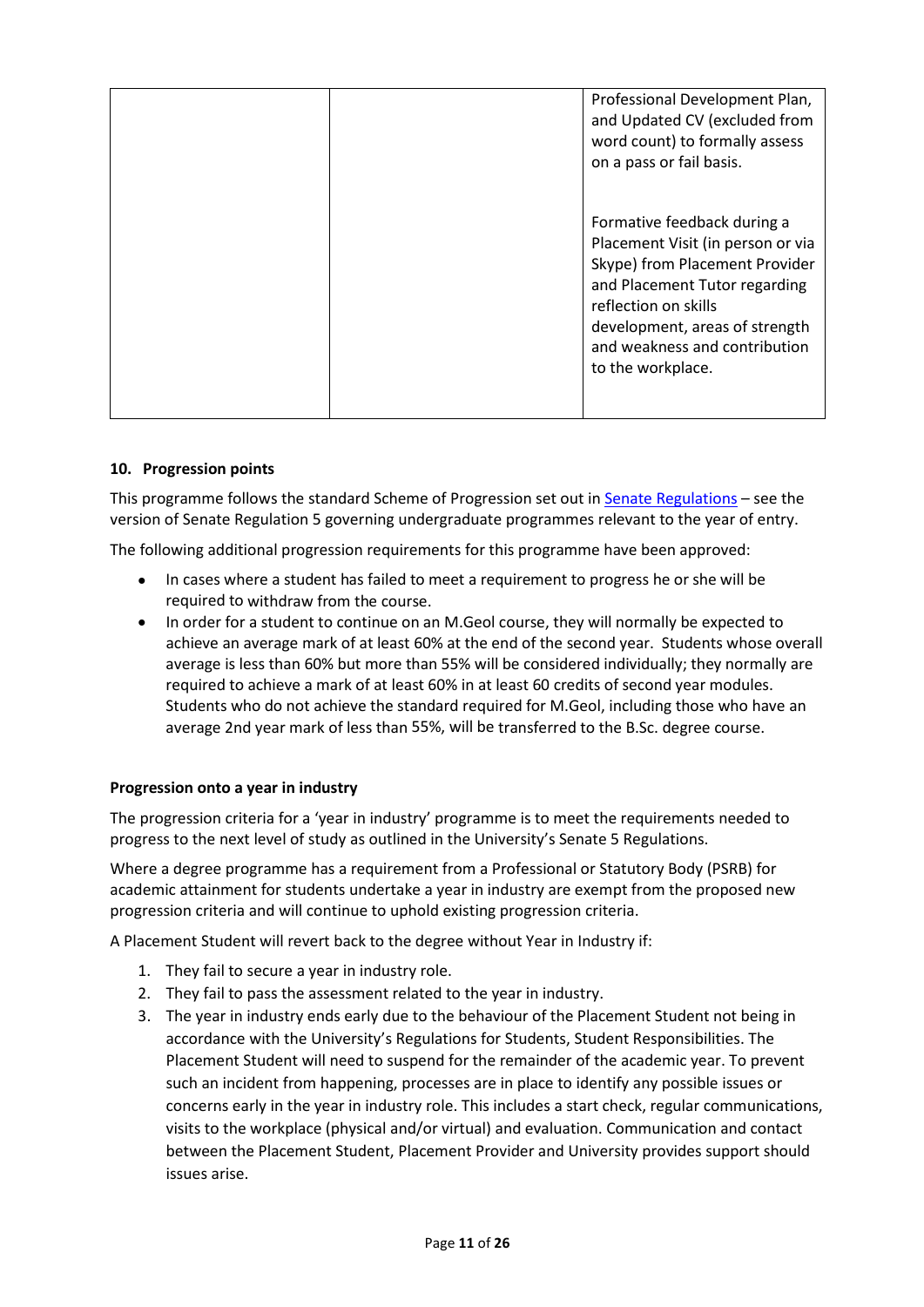4. They discontinue their Year in Industry. A student can return to their campus-based studies no later than the end of teaching week 2 at the start of the academic year should they decide to discontinue their Year in Industry they should complete a Course Transfer From. If a Placement Student decides to discontinue their Year in Industry after this point they will need to suspend their studies for the remainder of the academic year.

Nine months is the minimum time required for a year in industry to be formally recognised. If the year in industry is terminated earlier than 9 months as a result of event outside of the Placement Students control (for example redundancy, or company liquidation), the following process will be adopted:

- 1. If the Placement Student has completed 1 6 months, they will be supported to search for another placement to take them up to the 9 months required for the year in industry to be formally recognised. If the Placement Student does not find a placement to meet this criteria they will be required to suspend and transferred onto the degree without Year in Industry.
- 2. If the Placement Student has completed 7-8 months, they will be supported to search for another placement to take them up to the 9 months required for the year in industry to be formally recognised. If the Placement Student cannot source an additional placement to take them to 9 months, assessments related to the year in industry will be set for the student to make it possible for the individual learning objectives for the year in industry to be met. This will allow the Year in Industry to be recognised in the degree certificate.
- 3. A Placement Student will not be permitted to undertake a placement which runs across two academic years.

## **Course transfers**

Students who do not achieve the standard required for M.Geol, including those who have an average 2nd year mark of less than 55%, will be transferred to the B.Sc. degree course.

### **11. Criteria for award and classification**

This programme follows the standard scheme of undergraduate award and classification set out in [Senate Regulations](http://www.le.ac.uk/senate-regulations) – see the version of *Senate Regulation 5 governing undergraduate programmes* relevant to the year of entry.

#### **12. Special features**

Residential field courses Group problem solving Student centered learning – small-group tutorials Field-based project Department-based specialist careers advisors Independent research project 'Hot Topics' student-led debating/seminar module Access to state-of-the-art analytical facilities for research projects

#### **Placements**

It is the student's responsibility to secure a year in industry role. Students should attend Placement Preparation modules, additional support workshops and 1-2-1 appointments with the Career Development Service. Employer led activities provide a platform for students to engage with organisations who are recruiting students for year in industry roles.

When a Placement Student starts a year in industry, they will be required to complete health and safety documents and confirm they have completed a formal induction process no later than the 2nd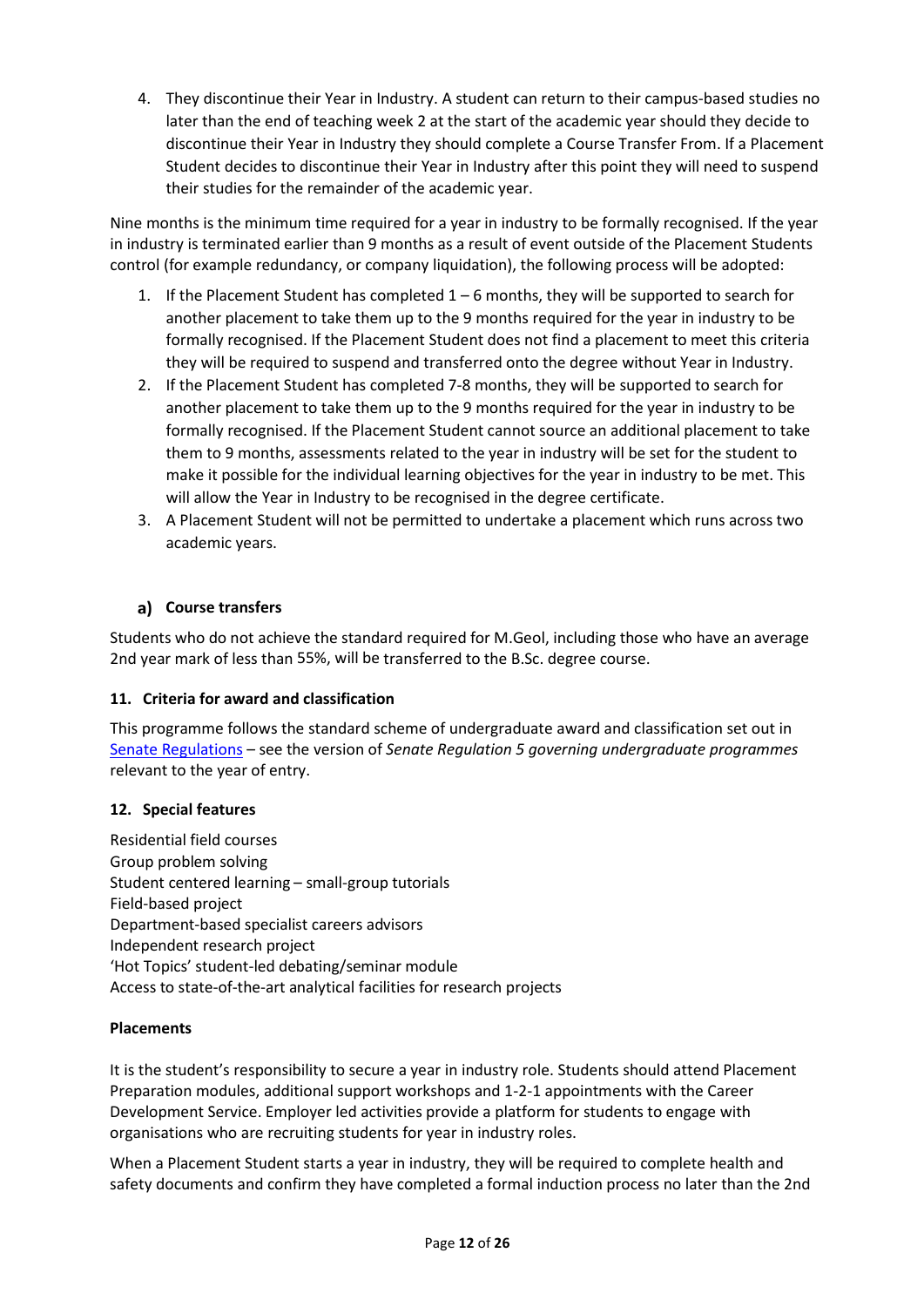week of placement. A Placement Student on the Year in Industry variant will also gain from being able to:

- 1. Apply the theoretical and practical aspects of the material studied at the University and demonstrate the personal and professional skills necessary for your role within the organisation.
- 2. Compose a Professional Development Plan considering your strengths, development areas and motivations for your next step
- 3. Modify your CV to include the skills and experience you have gained through your significant experience gained in the past 12 months

### **13. Indications of programme quality**

Accreditation by the Geological Society of London The research interests of the staff strongly inform the teaching programme

Quotes from recent External Examiners:

'The department is excellent and deserves its reputation as one of the leading centres of geoscience teaching/research in Europe.'

'This is a particularly strong programme taught by world leaders in their fields. Many of the courses have a strong practical bias and this, together with the department's excellence in field- based programmes, is particularly attractive to employers.'

## **14. External Examiner(s) reports**

The details of the External Examiner(s) for this programme and the most recent External Examiners' reports for this programme can be found at **[exampapers@Leicester](https://exampapers.le.ac.uk/)** [log-in required]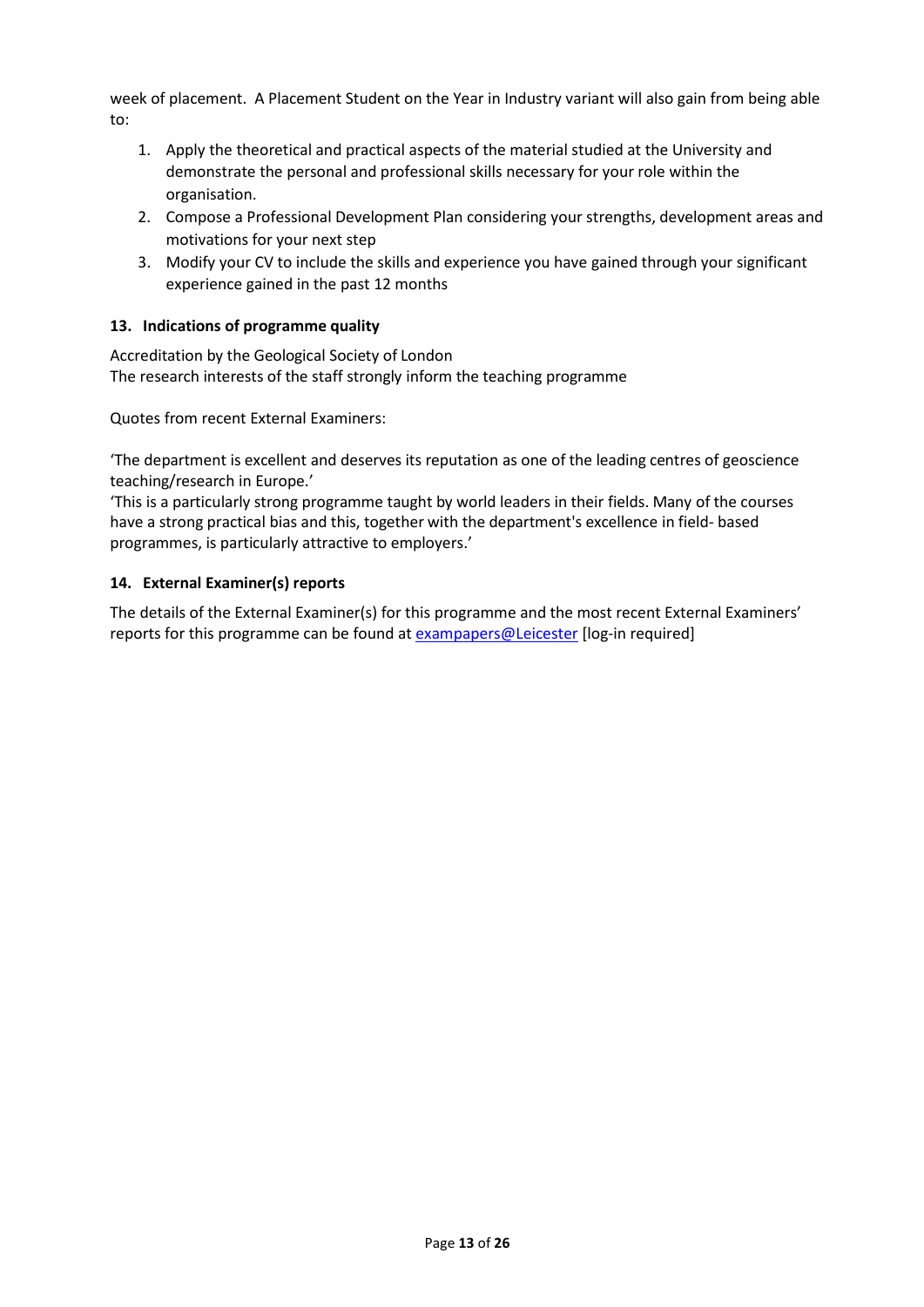

# **Programme Specification (Undergraduate) FOR ENTRY YEAR: 2022/23**

**Date created:** 05/03/21 **Last amended:** 02/03/2022 **Version no.** 1

# **Appendix 1: Programme structure (programme regulations)**

The University regularly reviews its programmes and modules to ensure that they reflect the current status of the discipline and offer the best learning experience to students. On occasion, it may be necessary to alter particular aspects of a course or module.

#### **Updates to the programme**

| <b>Academic year affected</b> | <b>Module Code(s)</b> | Update                                                                      |
|-------------------------------|-----------------------|-----------------------------------------------------------------------------|
| 2022/23                       | GL1104                | Module title changed to 'Natural Resources and Energy for the 21st Century' |
| 2022/23                       | GL2101                | Module title changed to 'Introduction to Geochemistry'                      |
|                               |                       |                                                                             |
|                               |                       |                                                                             |
|                               |                       |                                                                             |

#### **MGeol GEOLOGY WITH PALAEONTOLOGY**

### **Level 4/Year 1 2022/23**

Credit breakdown

| <b>Status</b> | <b>Year long</b> | Semester 1 | Semester 2 |
|---------------|------------------|------------|------------|
| Core          | 45 credits       | 30 credits | 45 credits |
| Optional      | n/a              | n/a        | n/a        |

120 credits in total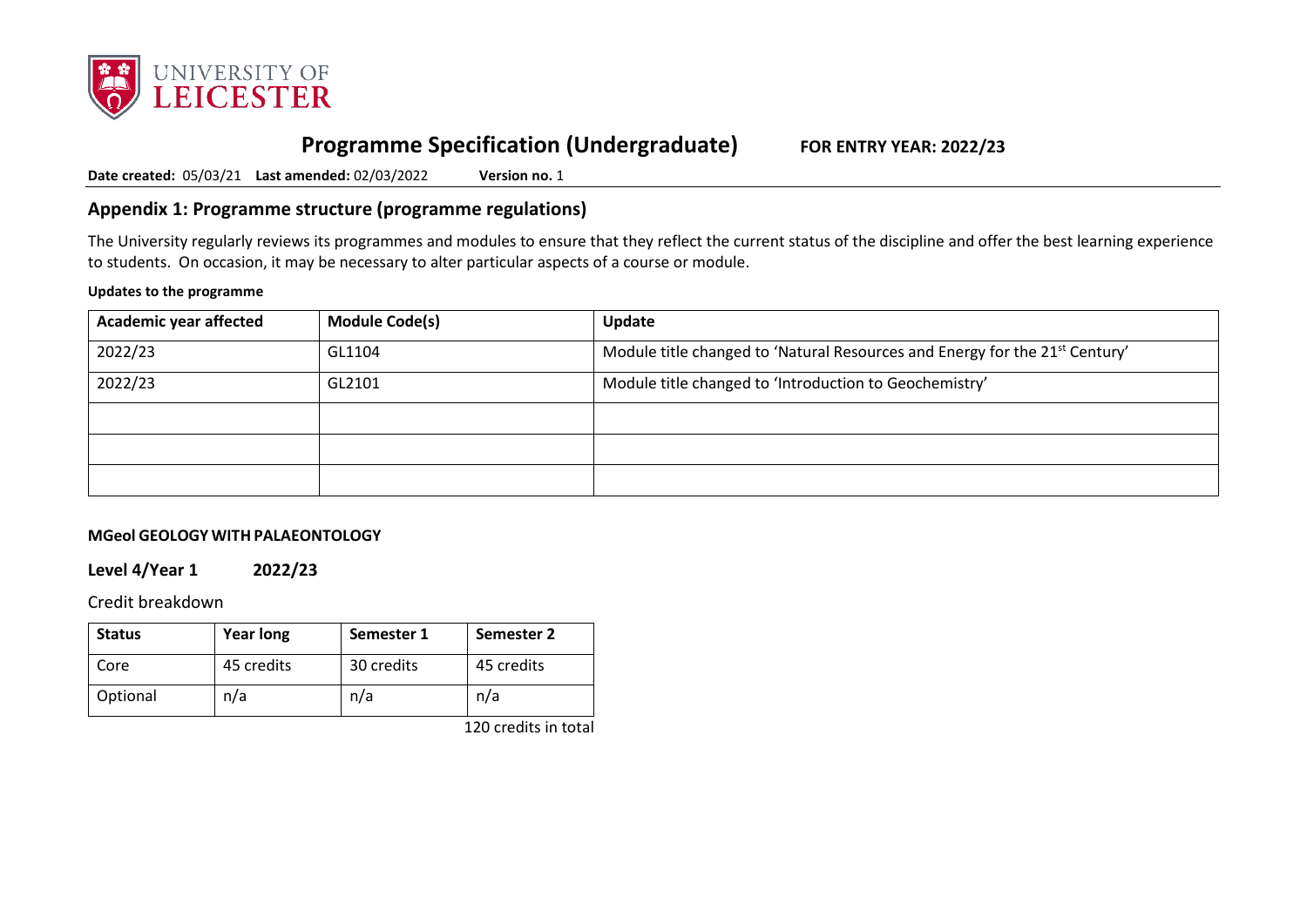# Core modules

| <b>Delivery period</b> | Code   | <b>Title</b>                                      | <b>Credits</b> |
|------------------------|--------|---------------------------------------------------|----------------|
| Year long              | GL1100 | Tutorials                                         | 15             |
| Year long              | GL1101 | The Rock Cycle: our dynamic earth                 | 30             |
| Semester 1             | GL1102 | Micro to Macro                                    | 15             |
| Semester 1             | GL1103 | Palaeobiology and the Stratigraphic Record        | 15             |
| Semester 2             | GL1104 | Natural Resources and Energy for the 21st Century | 15             |
| Semester 2             | GL1105 | <b>Geological Maps and Structures</b>             | 15             |
| Semester 2             | GL1106 | <b>Introductory Field Course</b>                  | 15             |

# **Level 5/Year 2 2023/24**

# Credit breakdown

| <b>Status</b> | <b>Year long</b> | Semester 1 | Semester 2             |
|---------------|------------------|------------|------------------------|
| Core          | 30 credits       | 45 credits | 45 credits             |
| Optional      | n/a              | n/a        | n/a                    |
|               |                  |            | $120$ aradita in tatal |

#### 120 credits in total

# Core modules

| Delivery period | Code   | <b>Title</b>                                          | <b>Credits</b> |
|-----------------|--------|-------------------------------------------------------|----------------|
| Year long       | GL2100 | <b>Geological Field Skills</b>                        | 30             |
| Semester 1      | GL2103 | <b>Magmatic and Metamorphic Processes</b>             | 15             |
| Semester 1      | GL2107 | Major Events in the History of Life                   | 15             |
| Semester 1      | GY2420 | Climate Change: Impacts, Vulnerability and Adaptation | -15            |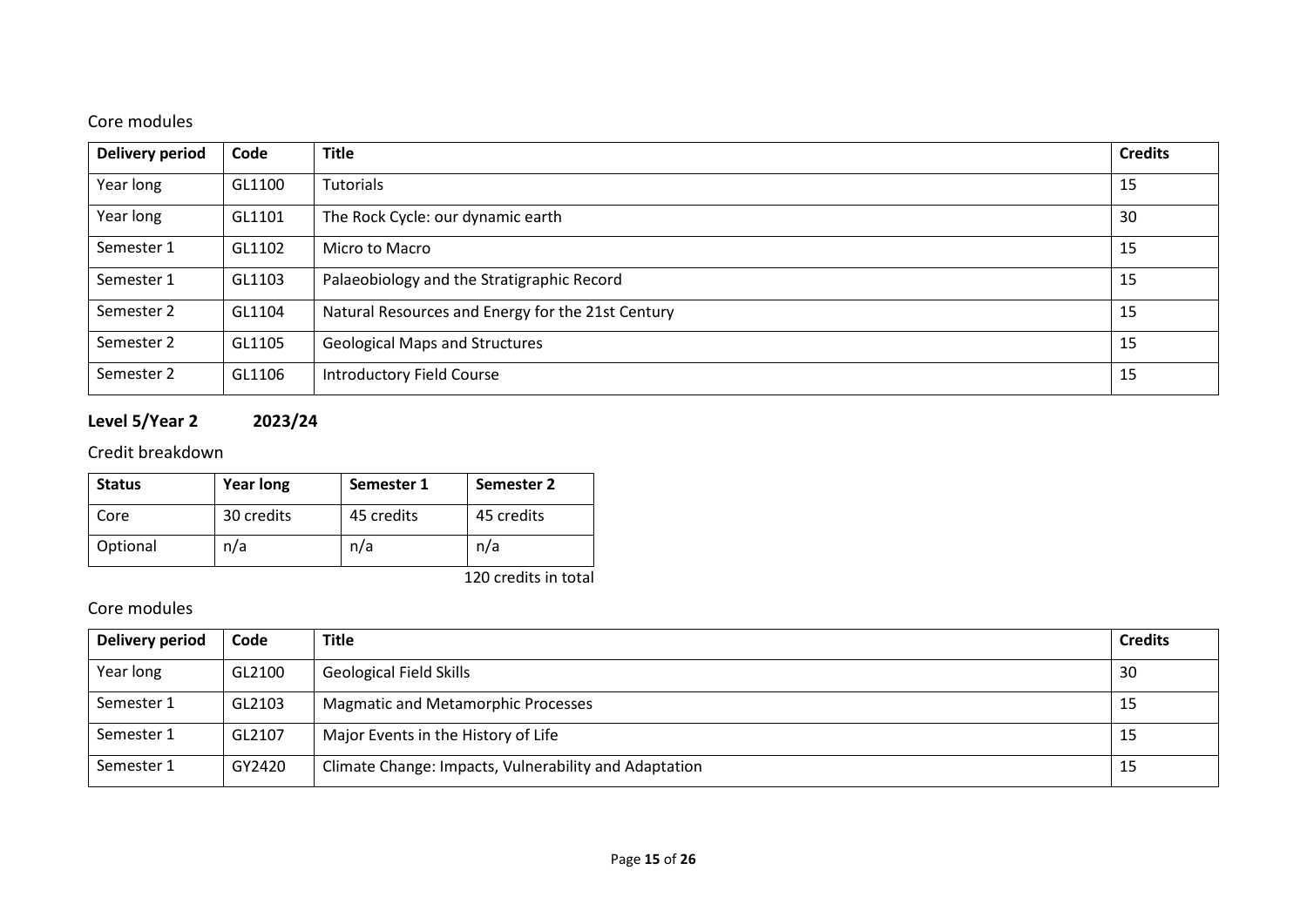| Delivery period | Code   | <b>Title</b>                            | <b>Credits</b> |
|-----------------|--------|-----------------------------------------|----------------|
| Semester 2      | GL2101 | Introduction to Geochemistry            | 15             |
| Semester 2      | GL2102 | <b>Structure and Tectonics</b>          | 15             |
| Semester 2      | GL2105 | Depositional Processes and Environments | 15             |

# **Level 6/Year 3 2024/25**

# Credit breakdown

| <b>Status</b> | <b>Year long</b> | Semester 1 | Semester 2 |
|---------------|------------------|------------|------------|
| Core          | n/a              | 45 credits | 45 credits |
| Optional      | n/a              | 15 credits | 15 credits |

120 credits in total

# Core modules

| Delivery period | Code   | <b>Title</b>                                                | <b>Credits</b> |
|-----------------|--------|-------------------------------------------------------------|----------------|
| Semester 1      | GL3100 | <b>Field Based Project</b>                                  | 30             |
| Semester 1      | GL3111 | Diversity and Evolution of Vertebrates                      | -15            |
| Semester 2      | GL3101 | <b>Dissertation</b>                                         | -15            |
| Semester 2      | GL3108 | <b>Geological Application of Microfossils</b>               | 15             |
| Semester 2      | GL3114 | Basin Evolution and Palaeoenvironments Field Course - Wales | 15             |

# Optional modules

| Delivery period | Code   | Title                           | <b>Credits</b> |
|-----------------|--------|---------------------------------|----------------|
| Semester 1      | GL3102 | <b>Environmental Geoscience</b> | ر 1            |
| Semester 1      | GL3118 | <b>Crustal Dynamics</b>         | ر د            |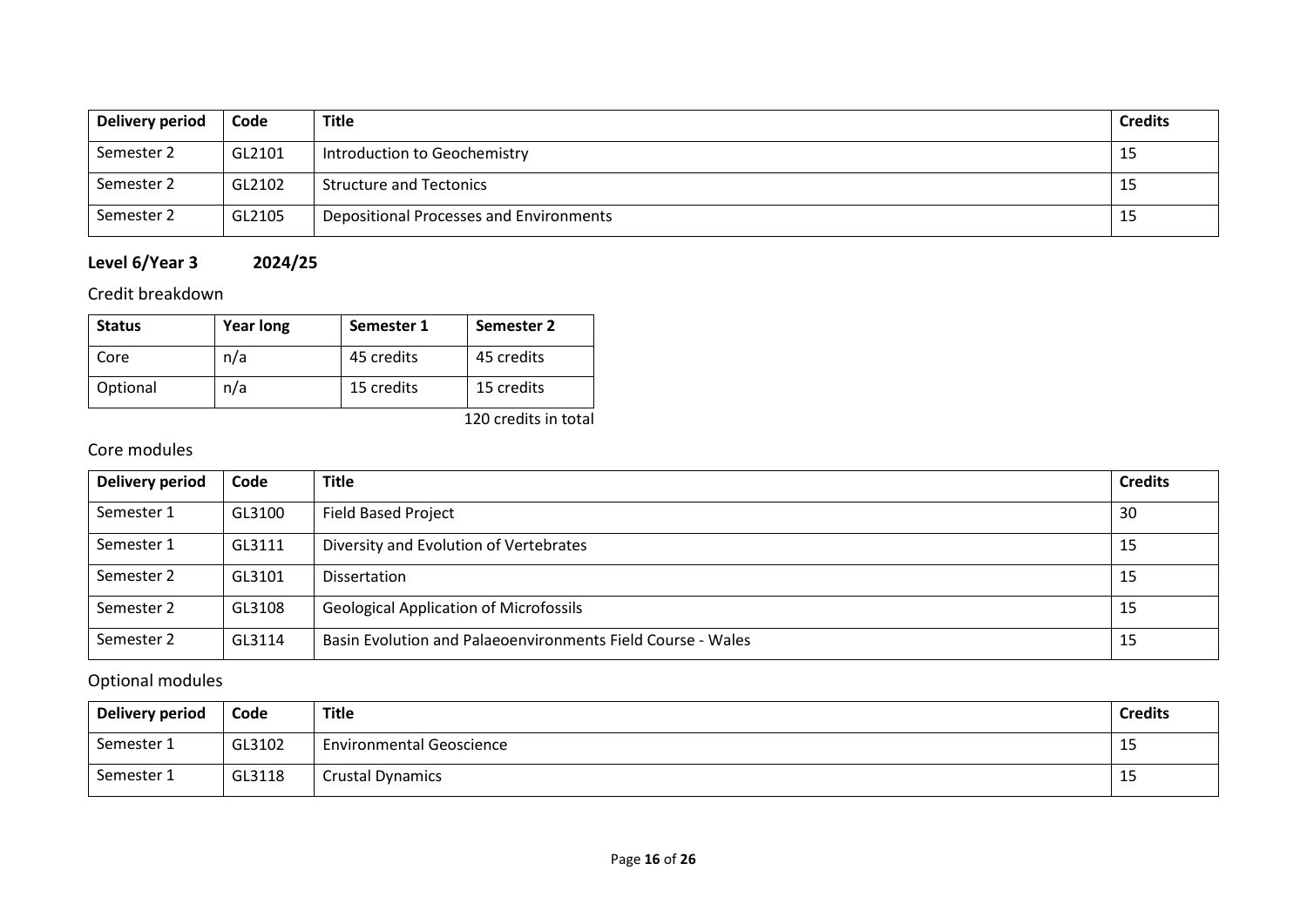| <b>Delivery period</b> | Code   | <b>Title</b>                                      | <b>Credits</b> |
|------------------------|--------|---------------------------------------------------|----------------|
| Semester 1             | GY3435 | Water Quality Processes and Management            | 15             |
| Semester 2             | GL3105 | Earth Science in Education                        | 15             |
| Semester 2             | GL3106 | <b>Planetary Science</b>                          | 15             |
|                        |        |                                                   |                |
| Semester 2             | GL3109 | Mineral Exploration, Economics and Sustainability | 15             |
| Semester 2             | GY3434 | Stable Isotopes in the Environment                | 15             |
| Semester 2             | GY3438 | <b>River Dynamics</b>                             | 15             |

#### **Notes**

This is an indicative list of option modules and not definitive of what will be available. Option module choice is also subject to availability, timetabling, student number restrictions and, where appropriate, students having taken appropriate pre-requisite modules.

#### **Level 7/Year 4 2025/26**

Credit breakdown

| <b>Status</b> | <b>Year long</b> | Semester 1 | Semester 2 |
|---------------|------------------|------------|------------|
| Core          | 75 credits       | 30 credits | n/a        |
| Optional      | n/a              | 15 credits | 15 credits |

120 credits in total

(Optional modules in Sem1 & Sem 2 - choose 15 credits– so total will be 120)

### Core modules

| Delivery period | Code   | <b>Title</b>              | <b>Credits</b> |
|-----------------|--------|---------------------------|----------------|
| Year long       | GL4100 | <b>Hot Topics</b>         | 15             |
| Year long       | GL4103 | Research Project (Palaeo) | 60             |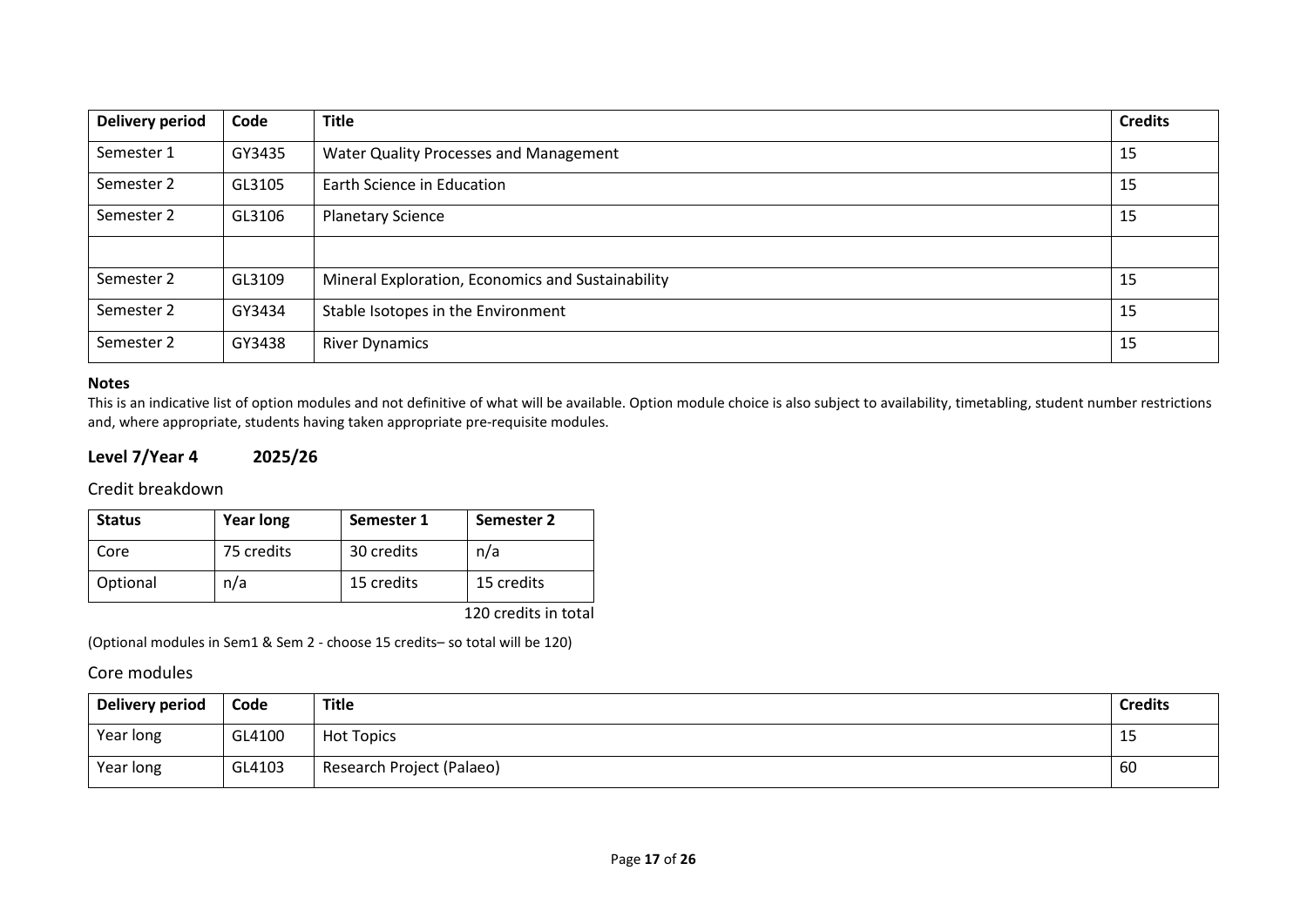| Delivery period | Code                | <b>Title</b>                                  | <b>Credits</b> |  |  |
|-----------------|---------------------|-----------------------------------------------|----------------|--|--|
| Semester 1      | GL4108              | <b>Evolutionary Palaeobiology</b>             | 15             |  |  |
|                 | Must choose either: |                                               |                |  |  |
| Semester 1      | GL4105              | <b>Advanced Field Course</b>                  | 15             |  |  |
| Semester 1      | GL4106              | Anthropogenic impact on the urban environment | 15             |  |  |

## Option modules

| Delivery period                        | Code                | <b>Title</b>                                  | <b>Credits</b> |  |
|----------------------------------------|---------------------|-----------------------------------------------|----------------|--|
| Semester 1                             | GL4106 <sup>d</sup> | Anthropogenic impact on the urban environment | 15             |  |
| Semester 1                             | GL4110              | Igneous Petrogenesis                          | 15             |  |
| Semester 1                             | GY4471              | <b>Fundamentals of GIS</b>                    | 15             |  |
| Semester 1                             | GY4472              | R for Data Science                            | 15             |  |
| Semester 1                             | GY4473              | Living the Anthropocene                       | 15             |  |
| Semester 2                             | GL4111              | Methods and Modelling in Palaeoclimatology    | 15             |  |
| a - available if GL4105 chosen as core |                     |                                               |                |  |

#### **Notes**

This is an indicative list of option modules and not definitive of what will be available. Option module choice is also subject to availability, timetabling, student number restrictions and, where appropriate, students having taken appropriate pre-requisite modules.

#### **MGeol GEOLOGY WITH PALAEONTOLOGY WITH A YEAR IN INDUSTRY**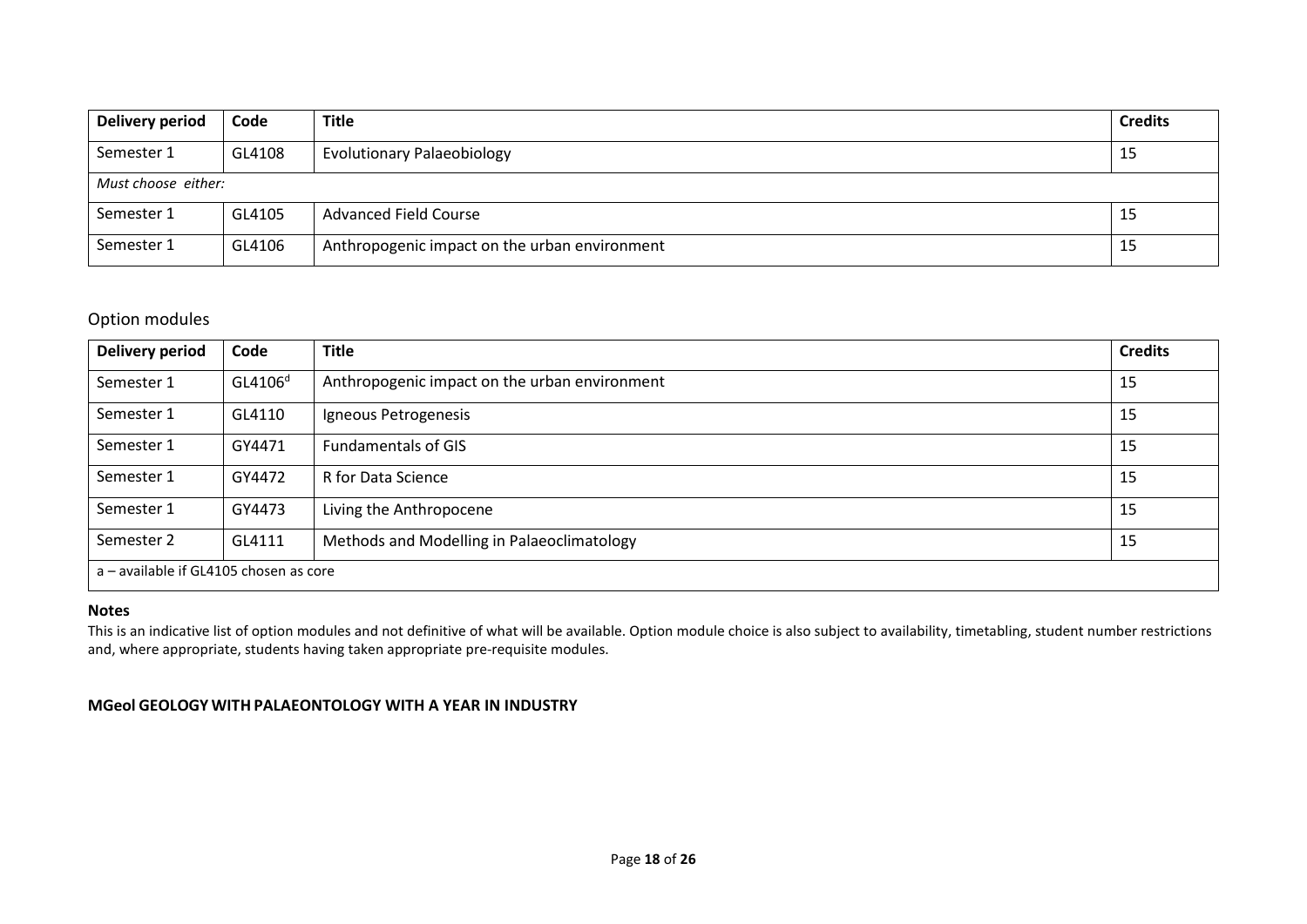# **Level 4/Year 1 2022/23**

### Credit breakdown

| <b>Status</b> | <b>Year long</b> | Semester 1 | Semester 2 |
|---------------|------------------|------------|------------|
| Core          | 45 credits       | 30 credits | 45 credits |
| Optional      | n/a              | n/a        | n/a        |

120 credits in total

# Core modules

| <b>Delivery period</b> | Code   | <b>Title</b>                                      | <b>Credits</b> |
|------------------------|--------|---------------------------------------------------|----------------|
| Year long              | GL1100 | Tutorials                                         | 15             |
| Year long              | GL1101 | The Rock Cycle: our dynamic earth                 | 30             |
| Semester 1             | GL1102 | Micro to Macro                                    | 15             |
| Semester 1             | GL1103 | Palaeobiology and the Stratigraphic Record        | 15             |
| Semester 2             | GL1104 | Natural Resources and Energy for the 21st Century | 15             |
| Semester 2             | GL1105 | <b>Geological Maps and Structures</b>             | 15             |
| Semester 2             | GL1106 | <b>Introductory Field Course</b>                  | 15             |

# **Level 5/Year 2 2023/24**

Credit breakdown

| <b>Status</b> | <b>Year long</b> | Semester 1 | Semester 2 |
|---------------|------------------|------------|------------|
| Core          | 30 credits       | 45 credits | 45 credits |
| Optional      | n/a              | n/a        | n/a        |

120 credits in total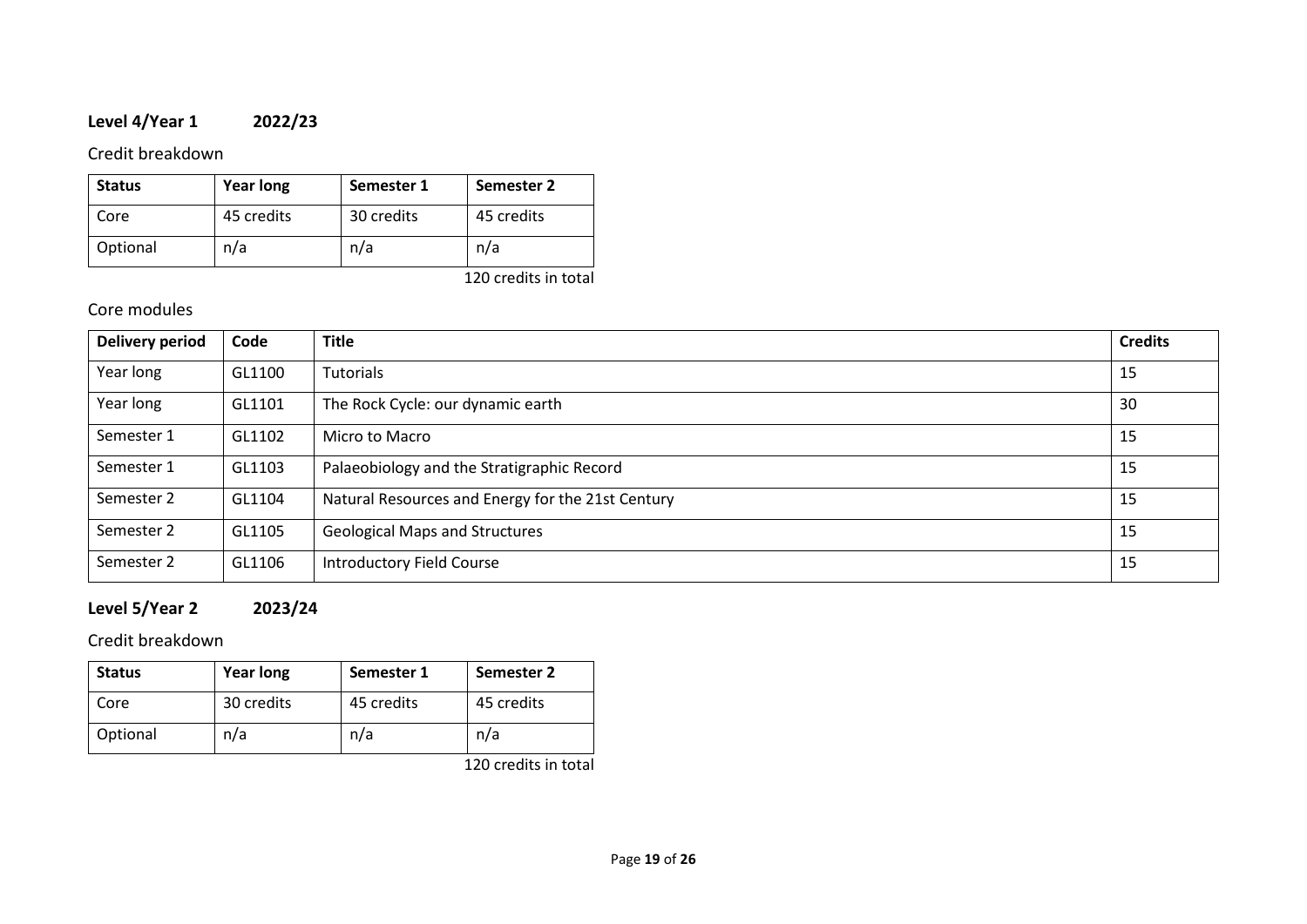# Core modules

| <b>Delivery period</b> | Code    | <b>Title</b>                                          | <b>Credits</b> |
|------------------------|---------|-------------------------------------------------------|----------------|
| Year long              | GL2100  | <b>Geological Field Skills</b>                        | 30             |
| Semester 1             | GL2103  | <b>Magmatic and Metamorphic Processes</b>             | 15             |
| Semester 1             | GL2107  | Major Events in the History of Life                   | 15             |
| Semester 1             | GY2420  | Climate Change: Impacts, Vulnerability and Adaptation | 15             |
| Semester 2             | GL2101  | Introduction to Geochemistry                          | 15             |
| Semester 2             | GL2102  | <b>Structure and Tectonics</b>                        | 15             |
| Semester 2             | GL2105  | <b>Depositional Processes and Environments</b>        | 15             |
| Semester 1             | ADGL221 | <b>Placement Preparation 1</b>                        | $\mathbf 0$    |
| Semester 2             | ADGL222 | <b>Placement Preparation 2</b>                        | 0              |

#### **THIRD YEAR**

Students who gain an industry placement will be assessed as per the standard model for undergraduate placements in the College of Science and Engineering. The marks from this year will not be included in the final degree assessment.

| Year long | ADGL223 | Placement<br>On. |
|-----------|---------|------------------|
|           |         |                  |

# **Level 6/Year 3 2025/26**

Credit breakdown

| <b>Status</b> | <b>Year long</b> | Semester 1 | Semester 2 |
|---------------|------------------|------------|------------|
| Core          | n/a              | 45 credits | 45 credits |
| Optional      | n/a              | 15 credits | 15 credits |

120 credits in total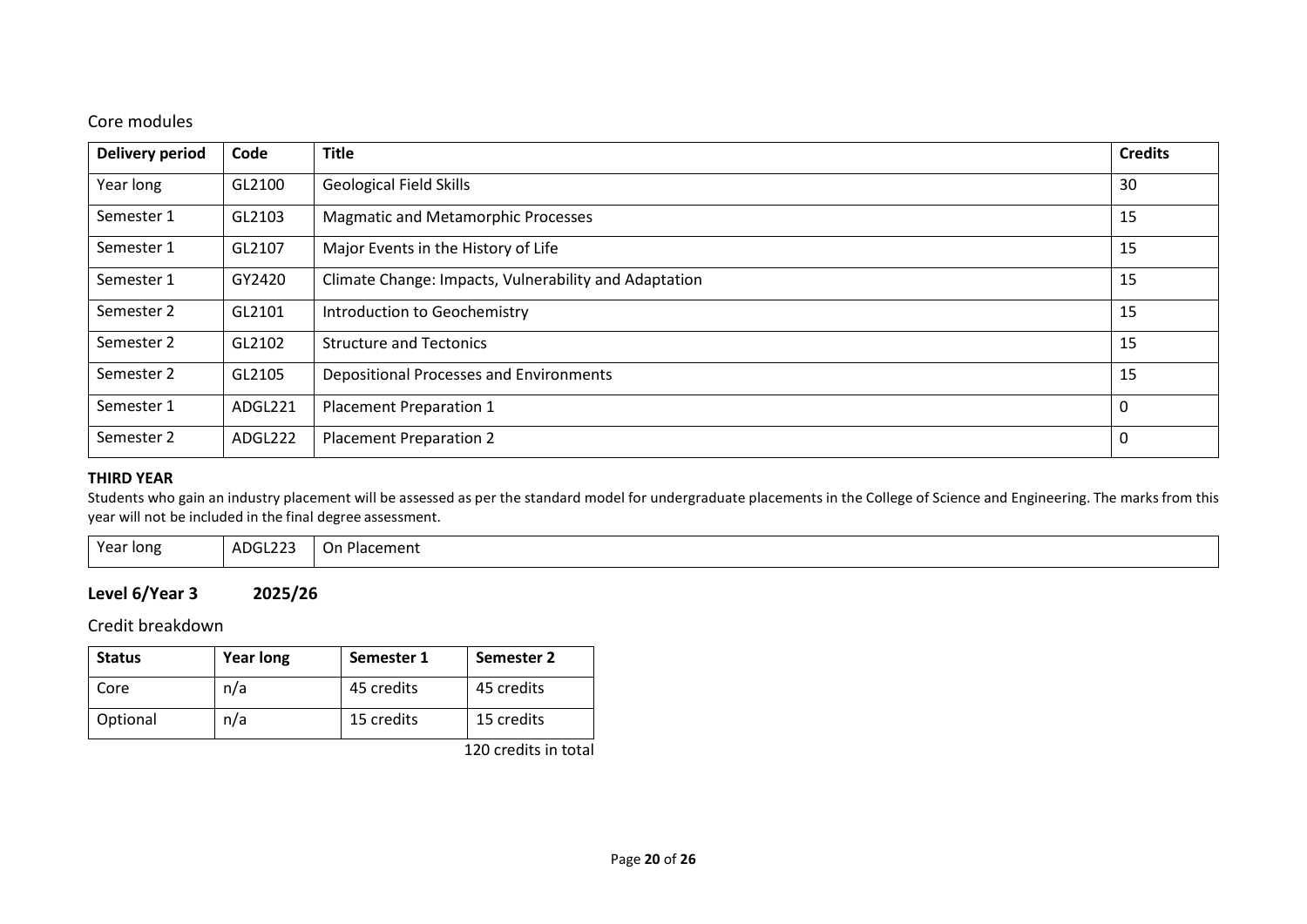# Core modules

| Delivery period | Code   | <b>Title</b>                                                | <b>Credits</b> |
|-----------------|--------|-------------------------------------------------------------|----------------|
| Semester 1      | GL3100 | <b>Field Based Project</b>                                  | -30            |
| Semester 1      | GL3111 | Diversity and Evolution of Vertebrates                      | 15             |
| Semester 2      | GL3101 | <b>Dissertation</b>                                         | 15             |
| Semester 2      | GL3108 | <b>Geological Application of Microfossils</b>               | 15             |
| Semester 2      | GL3114 | Basin Evolution and Palaeoenvironments Field Course - Wales | 15             |

# Optional modules

| <b>Delivery period</b> | Code   | <b>Title</b>                                      | <b>Credits</b> |
|------------------------|--------|---------------------------------------------------|----------------|
| Semester 1             | GL3102 | <b>Environmental Geoscience</b>                   | 15             |
| Semester 1             | GL3118 | <b>Crustal Dynamics</b>                           | 15             |
| Semester 1             | GY3435 | Water Quality Processes and Management            | 15             |
| Semester 2             | GL3105 | Earth Science in Education                        | 15             |
| Semester 2             | GL3106 | <b>Planetary Science</b>                          | 15             |
|                        |        |                                                   |                |
| Semester 2             | GL3109 | Mineral Exploration, Economics and Sustainability | 15             |
| Semester 2             | GY3434 | Stable Isotopes in the Environment                | 15             |
| Semester 2             | GY3438 | <b>River Dynamics</b>                             | 15             |

### **Notes**

This is an indicative list of option modules and not definitive of what will be available. Option module choice is also subject to availability, timetabling, student number restrictions and, where appropriate, students having taken appropriate pre-requisite modules.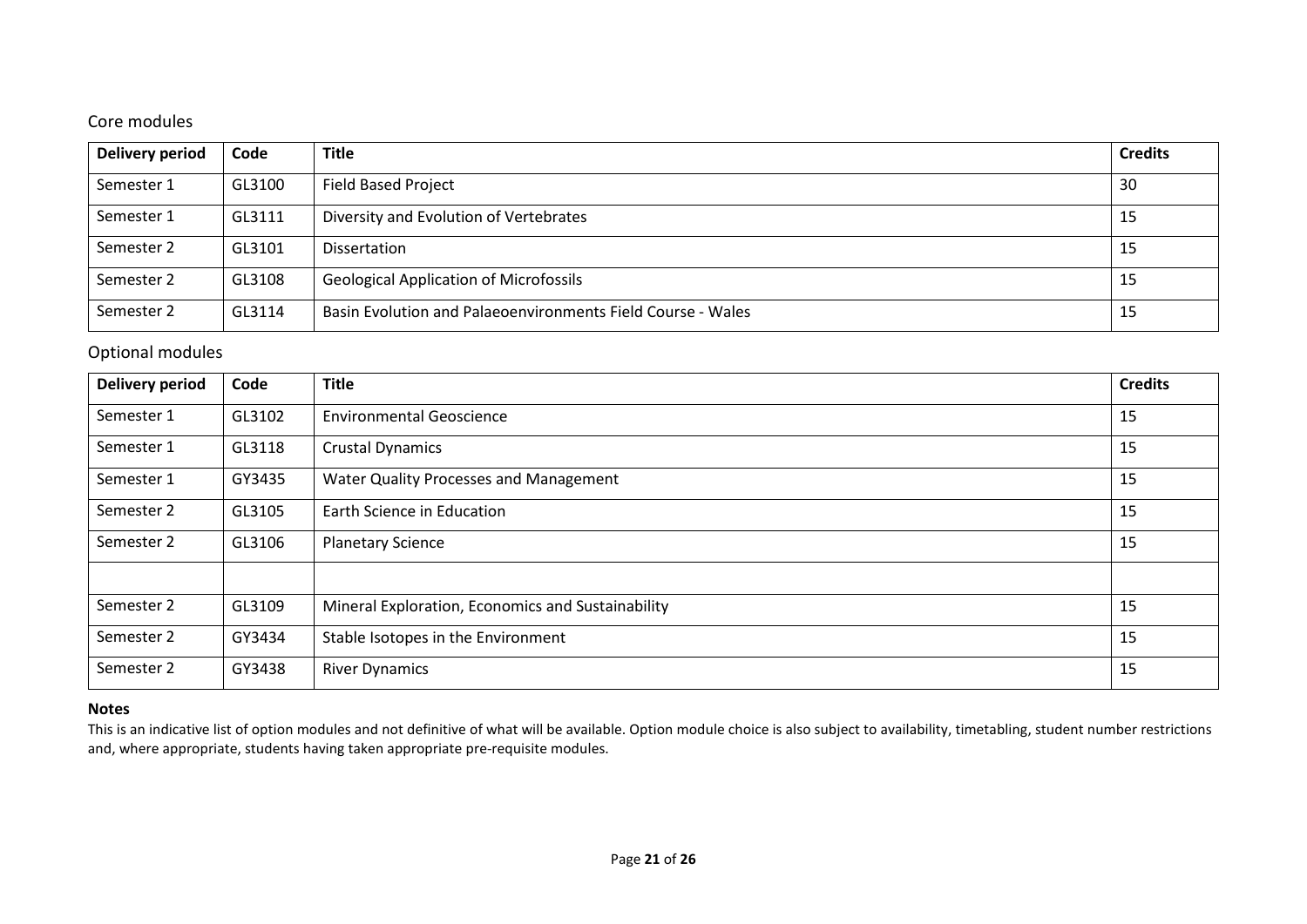# **Level 7/Year 4 2026/27**

Credit breakdown

| <b>Status</b> | <b>Year long</b> | Semester 1 | Semester 2 |
|---------------|------------------|------------|------------|
| Core          | 75 credits       | 30 credits | n/a        |
| Optional      | n/a              | 15 credits | 15 credits |

120 credits in total

(Optional modules in Sem1 & Sem 2 - choose 15 credits– so total will be 120)

### Core modules

| Delivery period | Code                | <b>Title</b>                                  | <b>Credits</b> |  |
|-----------------|---------------------|-----------------------------------------------|----------------|--|
| Year long       | GL4100              | <b>Hot Topics</b>                             | 15             |  |
| Year long       | GL4103              | Research Project (Palaeo)                     | 60             |  |
| Semester 1      | GL4108              | <b>Evolutionary Palaeobiology</b>             | 15             |  |
|                 | Must choose either: |                                               |                |  |
| Semester 1      | GL4105              | <b>Advanced Field Course</b>                  | 15             |  |
| Semester 1      | GL4106              | Anthropogenic impact on the urban environment | 15             |  |

# Option modules

| Delivery period | Code                | <b>Title</b>                                  | <b>Credits</b> |
|-----------------|---------------------|-----------------------------------------------|----------------|
| Semester 1      | GL4106 <sup>d</sup> | Anthropogenic impact on the urban environment | 15             |
| Semester 1      | GL4110              | Igneous Petrogenesis                          | 15             |
| Semester 1      | GY4471              | <b>Fundamentals of GIS</b>                    | 15             |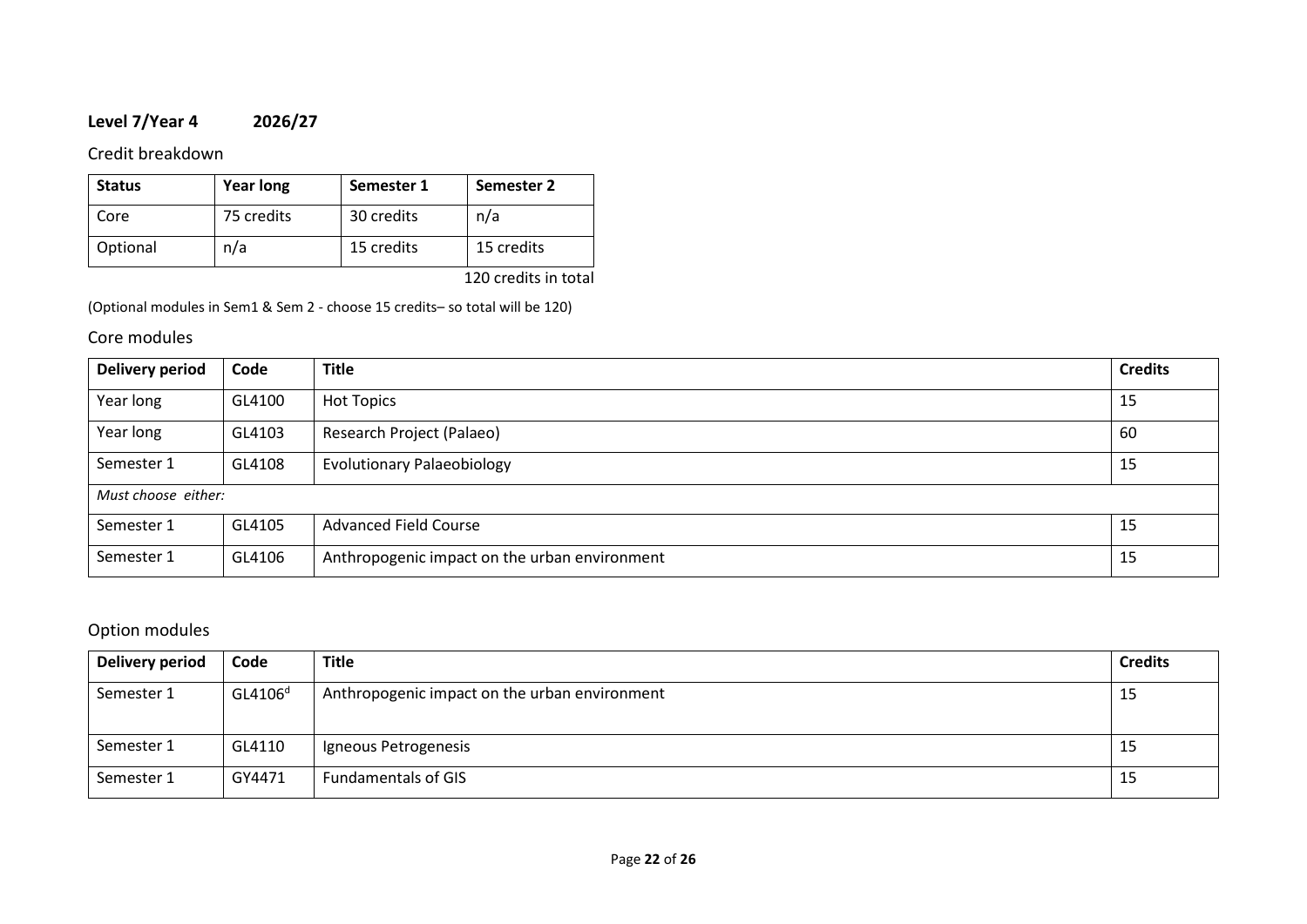| <b>Delivery period</b>                 | Code   | <b>Title</b>                               | <b>Credits</b> |
|----------------------------------------|--------|--------------------------------------------|----------------|
| Semester 1                             | GY4472 | R for Data Science                         | 15             |
| Semester 1                             | GY4473 | Living the Anthropocene                    | -15            |
| Semester 2                             | GL4111 | Methods and Modelling in Palaeoclimatology | 15             |
| a – available if GL4105 chosen as core |        |                                            |                |

#### **Notes**

This is an indicative list of option modules and not definitive of what will be available. Option module choice is also subject to availability, timetabling, student number restrictions and, where appropriate, students having taken appropriate pre-requisite modules.

#### **MGEOL GEOLOGY WITH PALAEONTOLOGY WITH A YEAR ABROAD**

# **Level 4/Year 1 2022/23**

## Credit breakdown

| <b>Status</b> | <b>Year long</b> | Semester 1 | Semester 2           |
|---------------|------------------|------------|----------------------|
| Core          | 45 credits       | 30 credits | 45 credits           |
| Optional      | n/a              | n/a        | n/a                  |
|               |                  |            | 120 credits in total |

### Core modules

| Delivery period | Code   | <b>Title</b>                                      | <b>Credits</b> |
|-----------------|--------|---------------------------------------------------|----------------|
| Year long       | GL1100 | <b>Tutorials</b>                                  | 15             |
| Year long       | GL1101 | The Rock Cycle: our dynamic earth                 | 30             |
| Semester 1      | GL1102 | Micro to Macro                                    | 15             |
| Semester 1      | GL1103 | Palaeobiology and the Stratigraphic Record        | 15             |
| Semester 2      | GL1104 | Natural Resources and Energy for the 21st Century | 15             |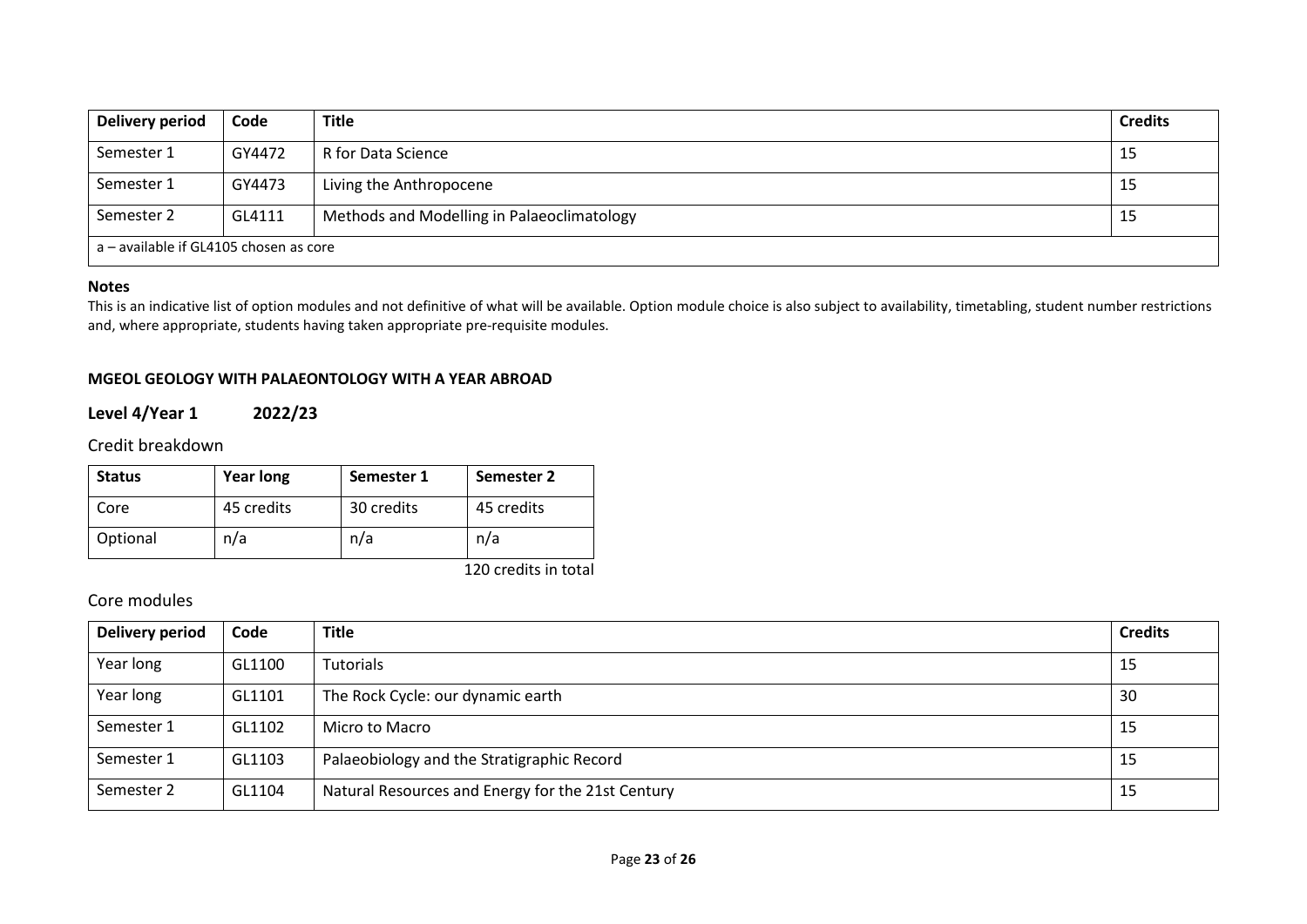| Delivery period | Code   | <b>Title</b>                          | <b>Credits</b> |
|-----------------|--------|---------------------------------------|----------------|
| Semester 2      | GL1105 | <b>Geological Maps and Structures</b> | ر 1            |
| Semester 2      | GL1106 | Introductory Field Course             | ر د            |

# **Level 5/Year 2 2023/24**

## Credit breakdown

| <b>Status</b> | <b>Year long</b> | Semester 1 | Semester 2 |
|---------------|------------------|------------|------------|
| Core          | 30 credits       | 45 credits | 45 credits |
| Optional      | n/a              | n/a        | n/a        |

120 credits in total

# Core modules

| <b>Delivery period</b> | Code   | <b>Title</b>                                          | <b>Credits</b> |
|------------------------|--------|-------------------------------------------------------|----------------|
| Year long              | GL2100 | <b>Geological Field Skills</b>                        | 30             |
| Semester 1             | GL2103 | <b>Magmatic and Metamorphic Processes</b>             | 15             |
| Semester 1             | GL2107 | Major Events in the History of Life                   | 15             |
| Semester 1             | GY2420 | Climate Change: Impacts, Vulnerability and Adaptation | 15             |
| Semester 2             | GL2101 | Introduction to Geochemistry                          | 15             |
| Semester 2             | GL2102 | <b>Structure and Tectonics</b>                        | 15             |
| Semester 2             | GL2105 | Depositional Processes and Environments               | 15             |

#### **THIRD YEAR MODULES for students going to North America**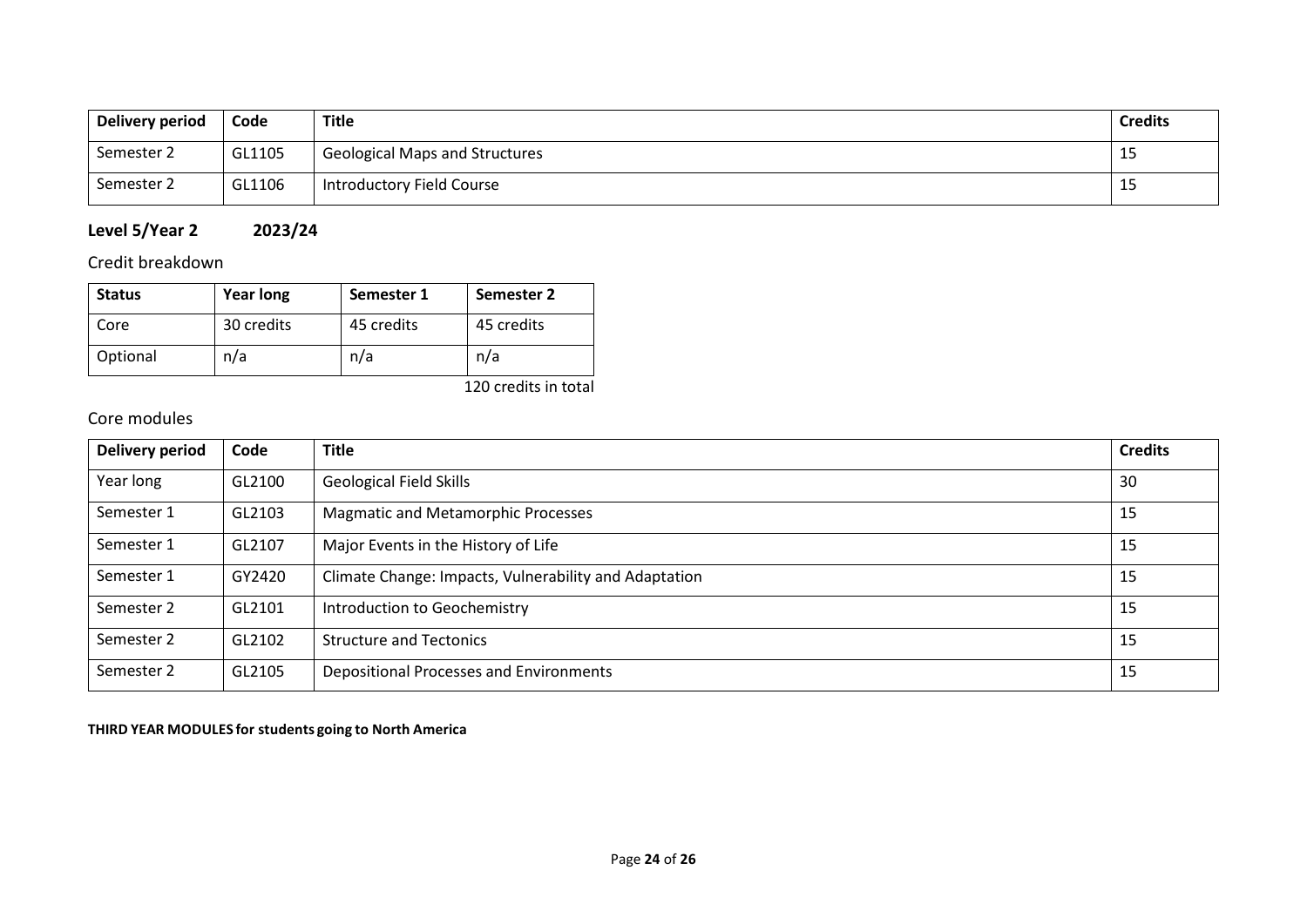# Core modules

| <b>Delivery period</b> | Code   | <b>Title</b>                                  | <b>Credit:</b> |
|------------------------|--------|-----------------------------------------------|----------------|
| Year long              | GL3056 | INDEPENDENT FIELD-BASED PROJECT (YEAR ABROAD) | ົາດ<br>∠∪      |

The third year will be spent at the University of Arizona and modules taken there will substitute for 100 credits of normal third-year modules of the M.Geol. Geology with Palaeontology at Leicester.

## **Level 7/Year 4 2025/26**

Credit breakdown

| <b>Status</b> | <b>Year long</b> | Semester 1 | Semester 2           |
|---------------|------------------|------------|----------------------|
| Core          | 75 credits       | 30 credits | n/a                  |
| Optional      | n/a              | 15 credits | 15 credits           |
|               |                  |            | 120 credits in total |

(Optional modules in Sem1 & Sem 2 - choose 15 credits– so total will be 120)

### Core modules

| <b>Delivery period</b> | Code   | <b>Title</b>                                  | <b>Credits</b> |
|------------------------|--------|-----------------------------------------------|----------------|
| Year long              | GL4100 | <b>Hot Topics</b>                             | 15             |
| Year long              | GL4103 | Research Project (Palaeo)                     | 60             |
| Semester 1             | GL4108 | <b>Evolutionary Palaeobiology</b>             | 15             |
| Must choose either:    |        |                                               |                |
| Semester 1             | GL4105 | <b>Advanced Field Course</b>                  | 15             |
| Semester 1             | GL4106 | Anthropogenic impact on the urban environment | 15             |